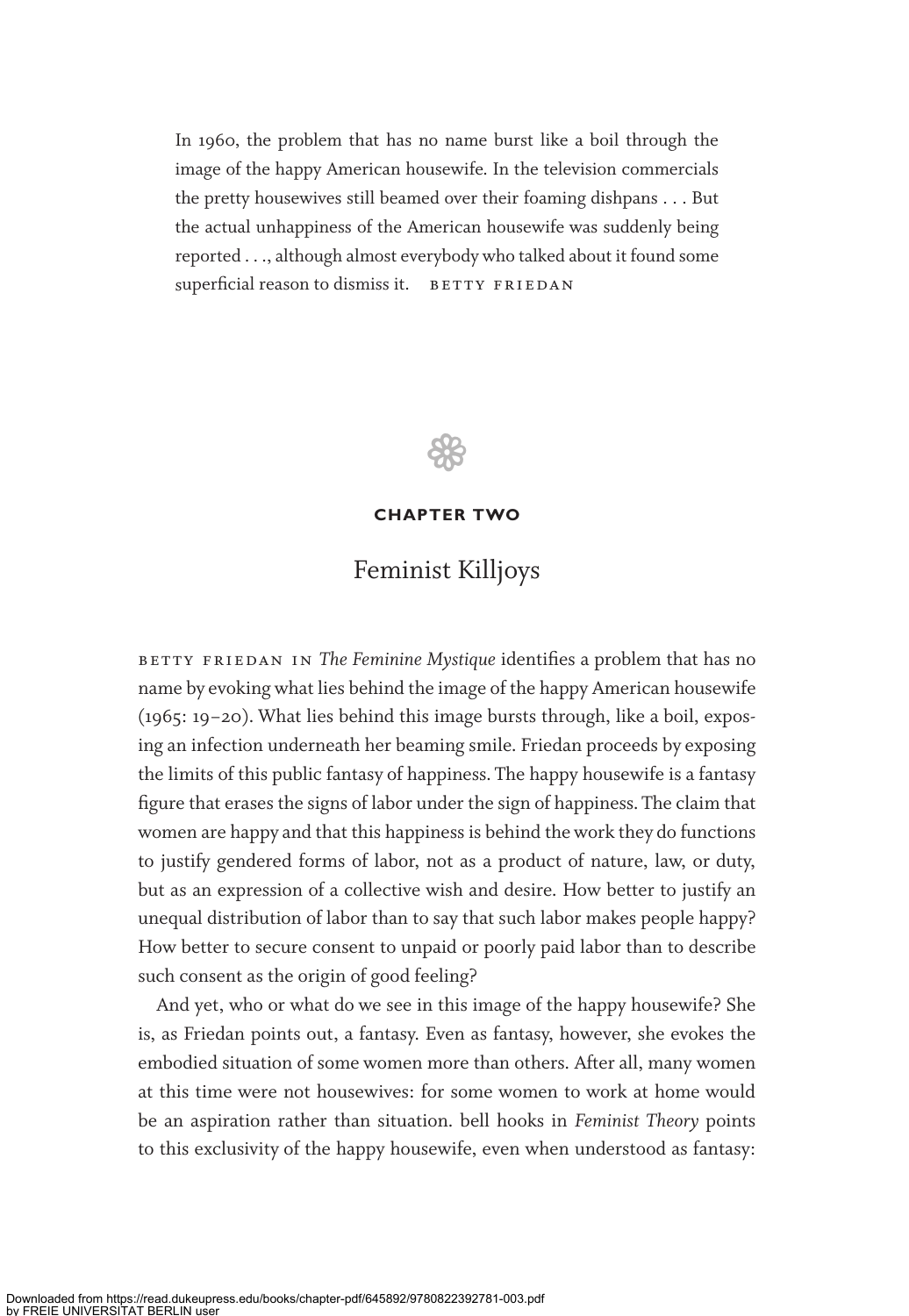## FEMINIST KILLJOYS 51

"When Friedan wrote *The Feminine Mystique*, more than one-third of all women were in the workforce. Although many women longed to be housewives, only women with leisure time and money could actually shape their identities on the model of the feminine mystique" (2000: 2). Friedan's solution to the unhappiness of housewives—that they should be liberated from the house—has consequences for those women who could not shape their identities around the feminine mystique. As hooks points out, "She did not discuss who would be called in to take care of the children and maintain the home if more women like herself were freed from their house labor and given equal access with white men to the professions"  $(1-2)$ . While the fantasy of the happy housewife conceals the signs of domestic labor under the sign of happiness, the fantasy of the housewife becoming happy through being liberated from the home might also conceal the labor of other women, who might be required to take over "the foaming dishpans."

When we track this figure of the happy housewife, we need to think of what the figure does, and how that figure works to secure not just ideas of happiness but ideas of who is entitled to happiness. White liberal feminists such as Betty Friedan taught us that proximity to the fantasy of the good life does not mean proximity to happiness. Sheila Rowbotham describes how "in the writing of the early years there is a struggle to assert a separate identity and challenge the house as a fantasy of happiness" (1989: 3). Black feminists such as bell hooks teach us that some women—black and working-class women—are not even entitled to be proximate to the fantasy, though they may be instrumental in enabling others to approximate its form. We can consider not so much how happiness as such is distributed (this would forget what was important about the second-wave critique of the unhappiness concealed by the figure of the happy housewife) but the distribution of *relative proximity to ideas of happiness*. Or we might speculate that what is unequally distributed is the feeling that you have what should make you happy, a distribution of the promise of a feeling, or the feeling of a promise, rather than the distribution of happiness, as such.

Have images of happy housewives been replaced by rather more desperate ones? While there is a diversification of affects tied to the figure of the happy housewife, which gives her a more complex affective life, it does not necessarily dislodge the happiness that is presumed to reside in "what" she does, even in descriptions of relative unhappiness. Unhappiness can function as a sign of frustration, of being "held back" or "held up" from doing what makes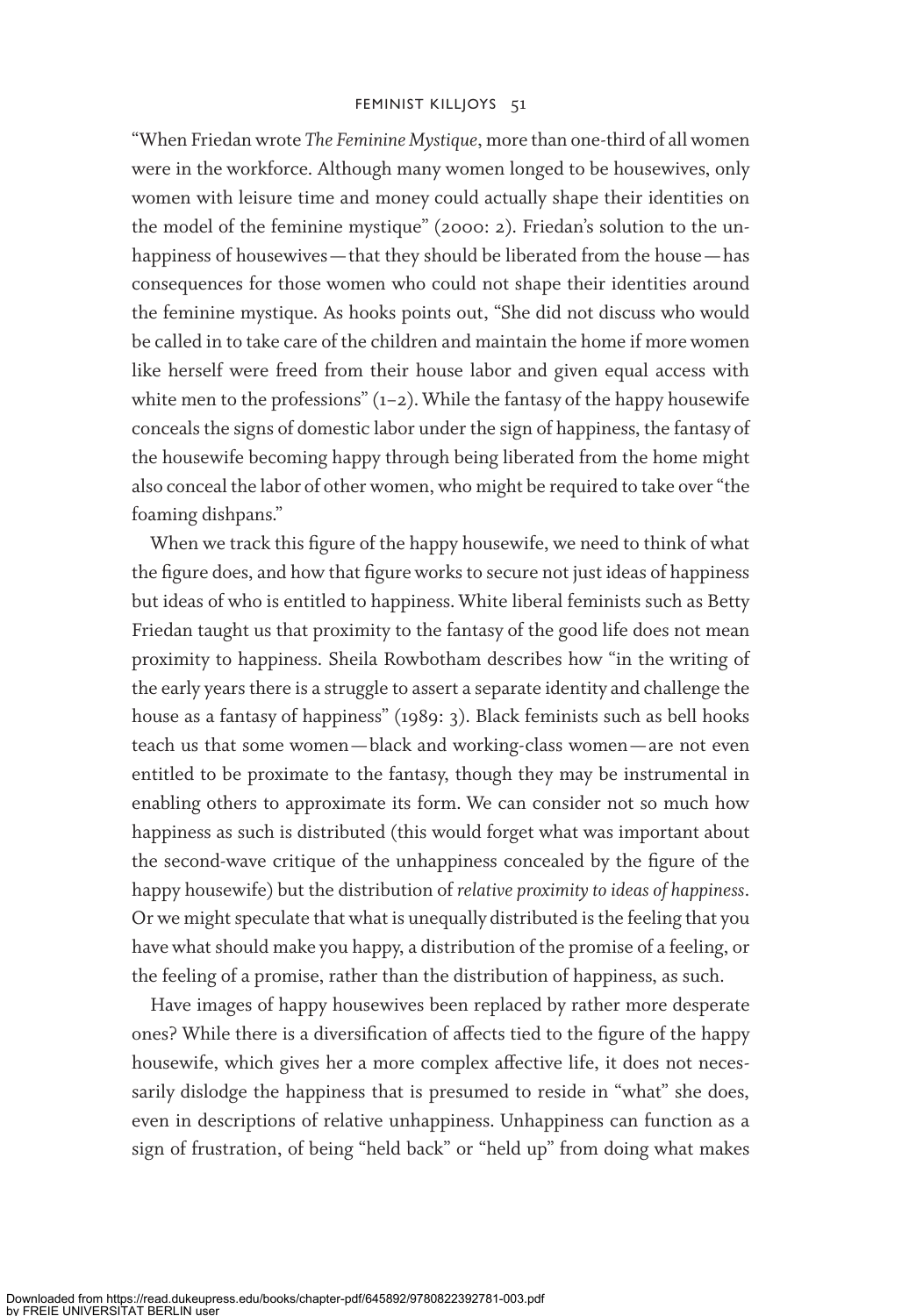her happy. Explanations of relative unhappiness can function to restore the power of an image of the good life in the form of nostalgia or regret for what has been lost.

The happy housewife retains its force as a place holder for women's desires and could even be said to be making a return. Take the following passage from Darla Shine's *Happy Housewives*: "Being home in a warm, comfy house floating around in your pajamas and furry slippers whiles sipping coffee as your babies play on the floor and your hubby works hard to pay for it all is not desperation. Grow up! Shut up! Count your blessings!" (2005: 15). Shine conjures for the reader a very specific image of what makes housewives happy. In conjuring this image—of leisure, comfort, and ease—she calls for us to return to a certain kind of life, as if this was the kind of life that women gave up in embracing feminism: her fantasy of the happy housewife is as much a white bourgeois fantasy of the past, a nostalgia for a past that was never possible as a present for most women, let alone being available in the present. Shine argues that women have become invested in "being desperate" and have been betrayed by the feminist movement that has "dropped the ball for women at home" (19). Alluding to the program *Desperate Housewives* as an example of what women do *not* want, Shine encourages us to adopt a new image: "I want mothers everywhere to dismiss this horrible image of desperation and come together to promote the image of the happy housewife" (6). This new image comes with a commitment to specific values: "respect; pride; confidence; passion; friendship; a clean beautiful home; and, most importantly, a close relationship with your children" (2). While mothering is a crucial element here in this manual for happiness, so too is marriage, as an institution described in terms of heterosexual intimacy: Shine suggests that "you will never be a happy housewife if you're not intimate with your husband" (53).

Shine's book is unexceptional. On the Internet, we witness a new generation of bloggers who take on this identity of "the happy housewife." These bloggers use the opportunity of the public space generated by new technologies to make public their claim of happiness. This claim is also an insistence on the error of feminism and on the importance of instructing women on how to be happy; happiness is being good at being a housewife, as well as what follows being good. Such blogs typically include recipes, tips on doing housework, thoughts on mothering, as well as belief statements that register the happy housewife as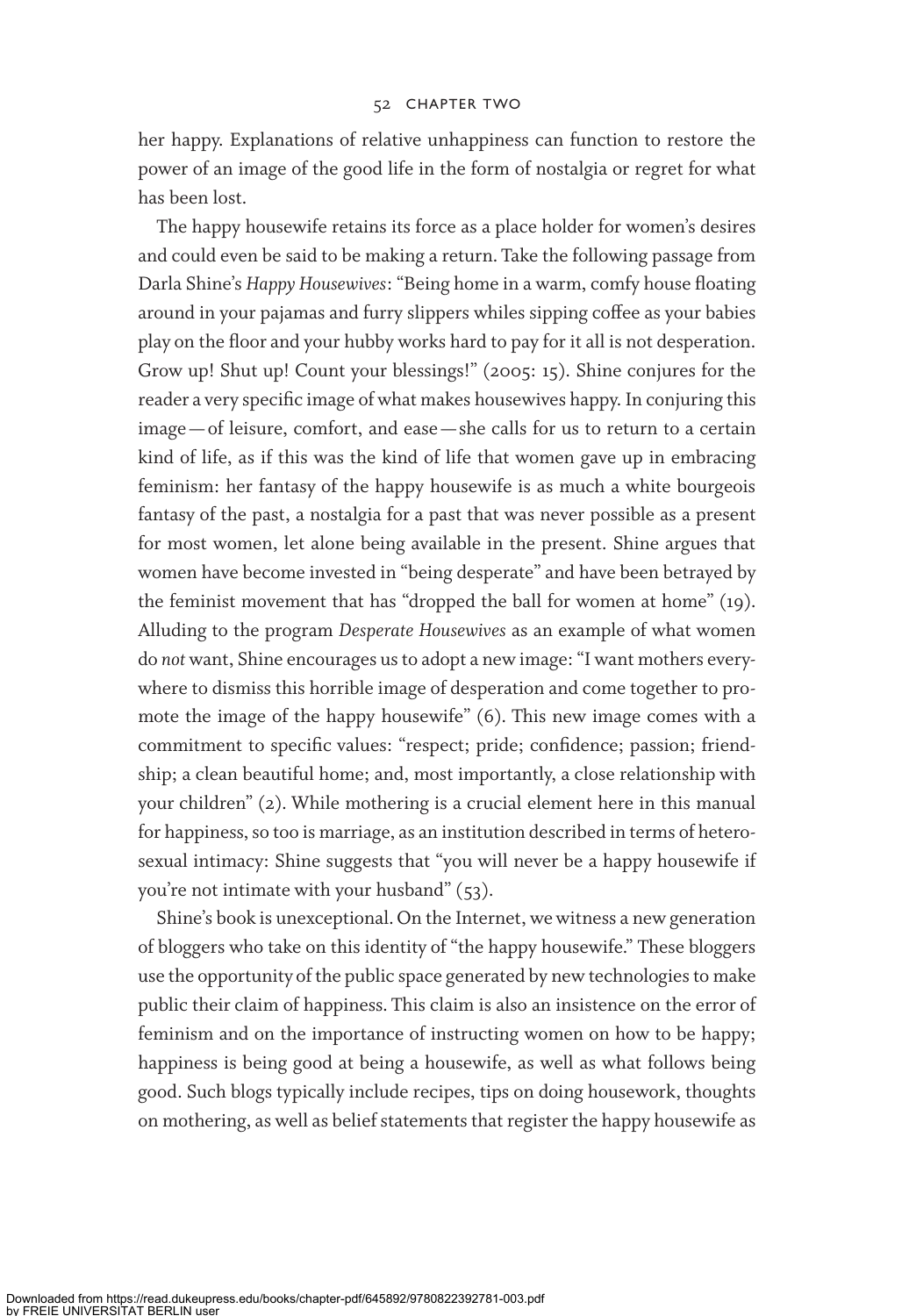an important social role and duty that must be defended, as if the speech act ("I am a happy housewife") is itself a rebellion against a social orthodoxy. The image of the happy housewife is repeated and accumulates affective power in the very narration of her as a minority subject who has to reclaim something that has been taken from her. This affective power not only presses against feminist claims that behind the image of the happy housewife was an unspoken collective unhappiness but also involves a counterclaim that happiness is not so much what the housewife has but what she does: *her duty is to generate happiness by the very act of embracing this image*.

In this political context, it is not surprising that research in happiness studies has "shown" that traditional housewives are happier than their working counterparts, as the American journalist Meghan O'Rourke explores in her aptly named article "Desperate Feminist Wives" (2006). By implication, it is feminism that gives women the desires that have made them unhappy. This chapter will offer a different way of understanding the relationship between feminism and unhappiness. I begin by reflecting on how happiness was used historically as an argument for sustaining a gendered division of labor, taking as a starting point the work of the philosopher Jean-Jacques Rousseau on education. My argument challenges Lesley Johnson and Justine Lloyd's claim that the happy housewife was a feminist myth—what they call "a myth of a myth"—through which the feminist subject could generate the housewife as "the other" (2004: 2). I suggest that the happy housewife has a very long genealogy, and that she emerges as a figure at least in part as a response to feminist claims.

By providing a genealogy of the happy housewife, we can reflect on the political landscape in which the figures of the unhappy housewife and the feminist killjoy emerge. My suggestion is that we can reread the negativity of such figures in terms of the challenge they offer to the assumption that happiness follows relative proximity to a social ideal. I focus not only on the affective power of these figures but also on feminist consciousness as a form of unhappiness, suggesting that earlier feminist languages of "consciousness-raising" and even "false consciousness" may be useful in an exploration of the limitations of happiness as a horizon of experience.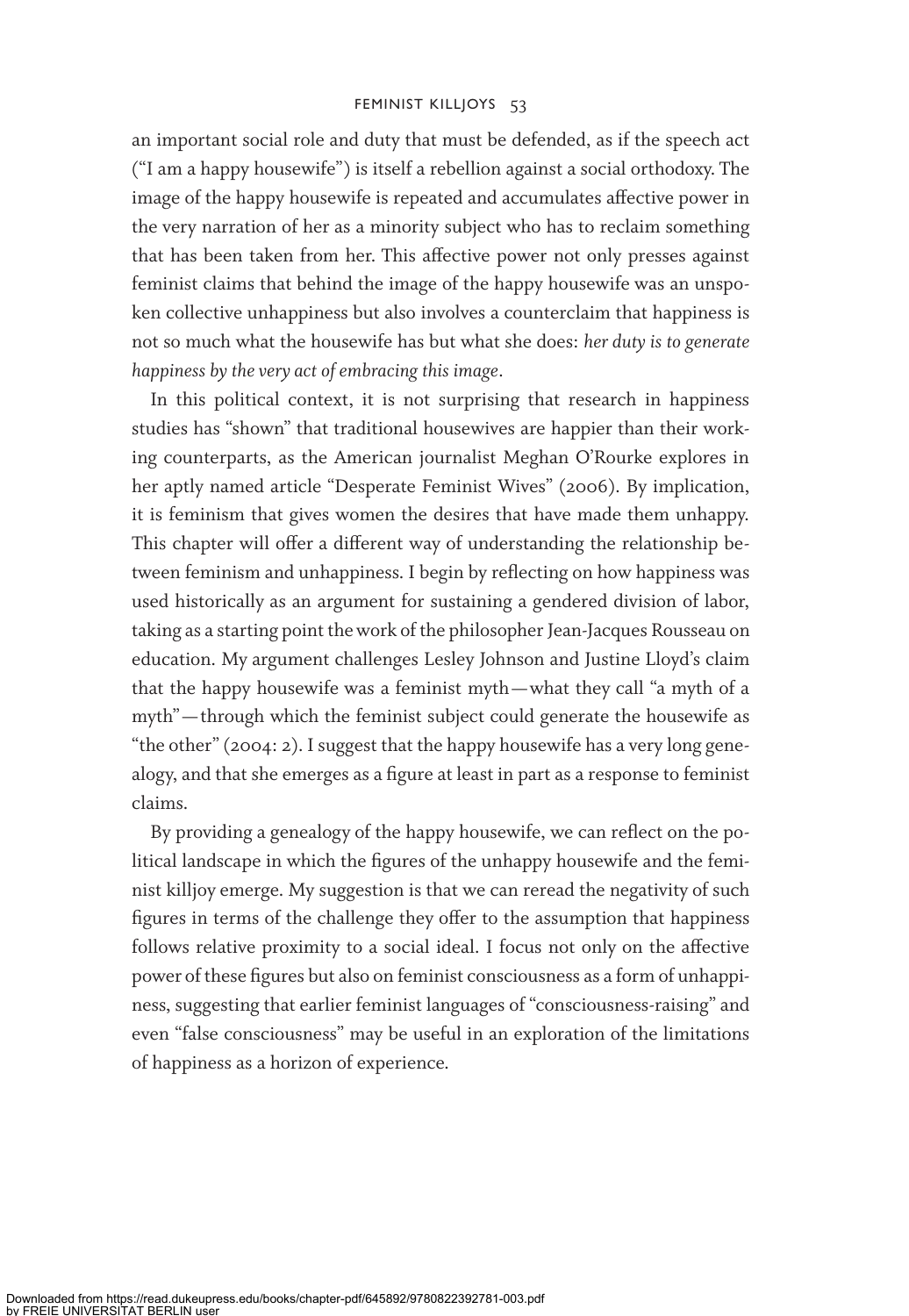## Happiness, Education, and Women

In the previous chapter, I argued that happiness functions as a promise that directs you toward certain objects, as if they provide you with the necessary ingredients for a good life. Happiness involves a form of orientation: the very hope for happiness means we get directed in specific ways, as happiness is assumed to follow from some life choices and not others.

If happiness is an affective form of orientation, then happiness is crucial to education, which can be considered an orientation device. The child—who we might recall is considered by John Locke as a blank slate—is the site of potential. What happens to the child will shape what the child can become; the child's presumed emptiness becomes an imperative to shape its becoming. Education becomes about directing such potentiality; about steering the child in the right direction. Or to use a metaphor from horticulture, education is about cultivation, whereby, through tending the soil, you encourage the plants to grow in some ways rather than others. To educate is to orient, which is why education plays a central role in debates about happiness. Nel Noddings describes how "happiness should be an aim of education, and a good education should contribute significantly to personal and collective happiness"  $(2003:1).<sup>1</sup>$ 

Since classical times, the role of education as a form of orientation has been explicit. In *Republic* education is described as "the art of orientation" (1998: 245). Education should "devise the simplest and most effective methods of *turning minds around*. It shouldn't be the art of implanting sight in the organ, but should proceed on the understanding that the organ already has the capacity, but is improperly aligned and isn't facing the right way" (245–46; emphasis added). Education provides a way of getting the would-be subject to face the right way such that they can receive the right impressions. Education involves being directed not only by being turned around but by being turned "the right way" round. To turn minds around is an educational imperative only given the presumption that the would-be subject is improperly aligned.

The promise of happiness involves being "turned around." We can see how happiness involves turning in Rousseau's *Émile* ([1762] 1993), a book which has been described as "haunted" by Plato: Rousseau himself considered *Republic* "the most beautiful book on education that had yet been written" (Strong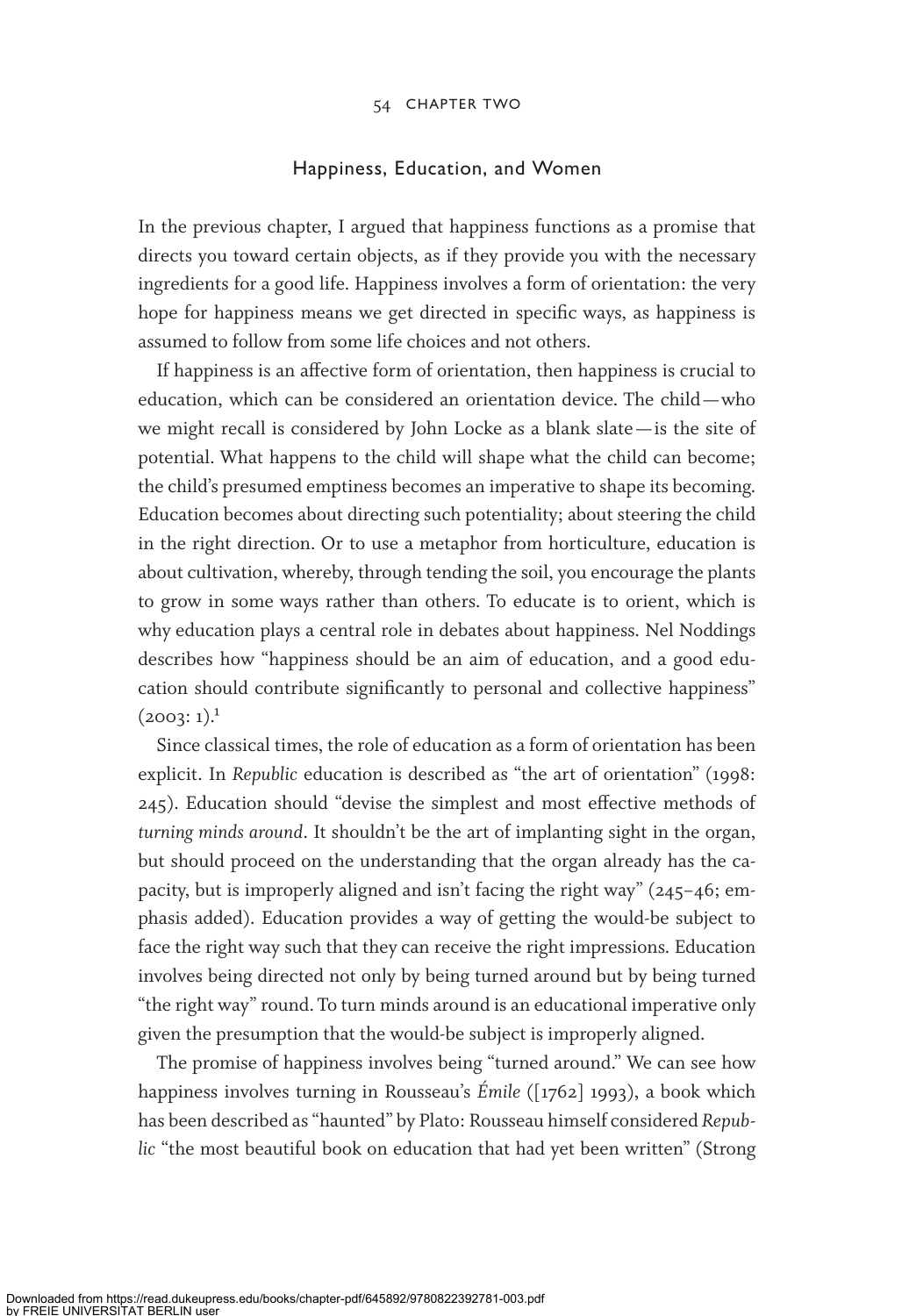2002: 135).2 *Émile* is told in the first person, by a narrator whose duty is to instruct a young orphan named Émile, in order that he can take up his place in the world. Education for Émile is about becoming a good man. Within this book, happiness plays a crucial role: the good man does not seek happiness but achieves happiness as a consequence of virtue. This book had considerable influence on European thought and became a key reference point within feminist debates.3 Rousseau offers a model of what a good education would do for his Émile, but also for Émile's would-be wife Sophy, whom he introduces in the fifth book. Rousseau's argument was that women and men should be educated in different ways that enabled them to fulfill their specific duties as gendered beings.

In this book, education for Sophy is about what she must become in order to be a good wife for Émile. Happiness provides a script for her becoming. As Rousseau explains, the aim for woman is "to be pleasing in his sight, to win his respect and love, to train him in childhood, to tend him in manhood, to councel and console, to make his life pleasant and happy, these are the duties of women for all time, and this is what she should be taught while she is young. The further we depart from this principle, the further we shall be from our goal, and all our precepts will fail to secure her happiness or our own" ([1762] 1993: 393). Any deviation from gender roles defined in terms of women being trained to make men happy is a deviation from the happiness of all.

For Rousseau the good woman has a duty to keep the family together, to preserve the integrity of its form. Rousseau asks us to "imagine a virtuous and charming wife, adorned with such accomplishments and devoting them to her husband's amusement; will she not add to his happiness? When he leaves his office worn out with the day's work, will she not prevent him seeking recreation elsewhere? Have we not all beheld happy families gathered together, each contributing to the general amusement?" (404). Subjects do not participate equally in the "general amusement." Women must learn to make men happy in order to keep families together, in order to prevent recreation from taking place elsewhere. It is women's duty to keep happiness in house.

The good woman is good in part because of what she judges to be good, and hence how she aligns her happiness with the happiness of others. The good woman is made happy by what is good. As Rousseau describes: "She loves virtue because there is nothing fairer in itself, she loves it because it is a woman's glory and because a virtuous woman is little lower than the angels;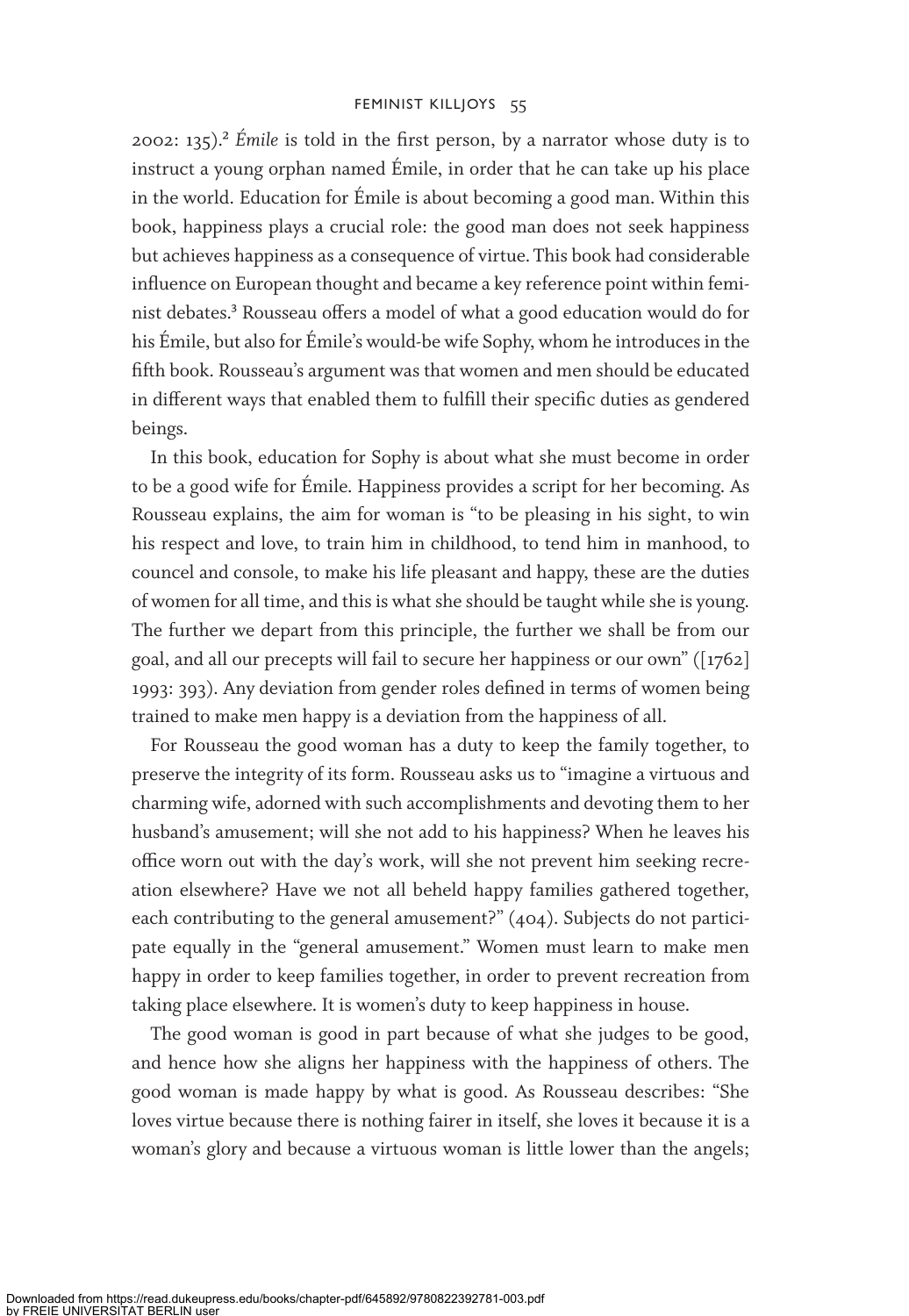she loves virtue as the only road to real happiness, because she sees nothing but poverty, neglect, unhappiness, shame, and disgrace in the life of a bad woman; she loves virtue because it is dear to her revered father, and to her tender and worthy mother; they are not content to be happy in their own virtue, they desire hers; and she finds her chief happiness in the hope of just making them happy" (431). The complexity of this statement should not be underestimated. She loves virtue as it is the road to happiness; unhappiness and disgrace follow from being bad. The good woman wants to be happy and hence wants what is good. The good woman also loves what is good because this is what is loved by her parents. The parents desire not only what is good; they desire their daughter to be good. The daughter is good to give them what they desire. For her to be happy, she must be good, as being good is what makes them happy, and she can only be happy if they are happy.

Statements on the conditionality of happiness—how one person's happiness is made conditional upon another's—ensure that happiness is directive: happiness becomes what is given by being given as a shared orientation toward what is good. It might seem that what I am calling "conditional happiness" involves a relationship of care and reciprocity: as if to say, I will not have a share in a happiness that cannot be shared. And yet, the terms of conditionality are unequal.4 If certain people come first—we might say those who are already in place (such as parents, hosts, or citizens)—then their happiness comes first. For those who are positioned as coming after, *happiness means following somebody else's goods*.

The concept of conditional happiness allows me to develop my argument about the sociality of happiness. I suggested in the previous chapter that we might have a social bond if the same objects make us happy. I am suggesting here that happiness itself can become the shared object. Or to be more precise, if one person's happiness is made conditional on another person's happiness, such that the other person's happiness comes first, then *the other person's happiness becomes a shared object*. Max Scheler's differentiation between communities of feeling and fellow-feeling might help explain the significance of this argument. In communities of feeling, we share feelings because we share the same object of feeling (so we might feel sorrow at the loss of someone whom we both love; our sorrow would be directed toward an object that is shared). Fellow-feeling would be when I feel sorrow about your grief although I do not share your object of grief: "all fellow-feeling involves *intentional reference* of the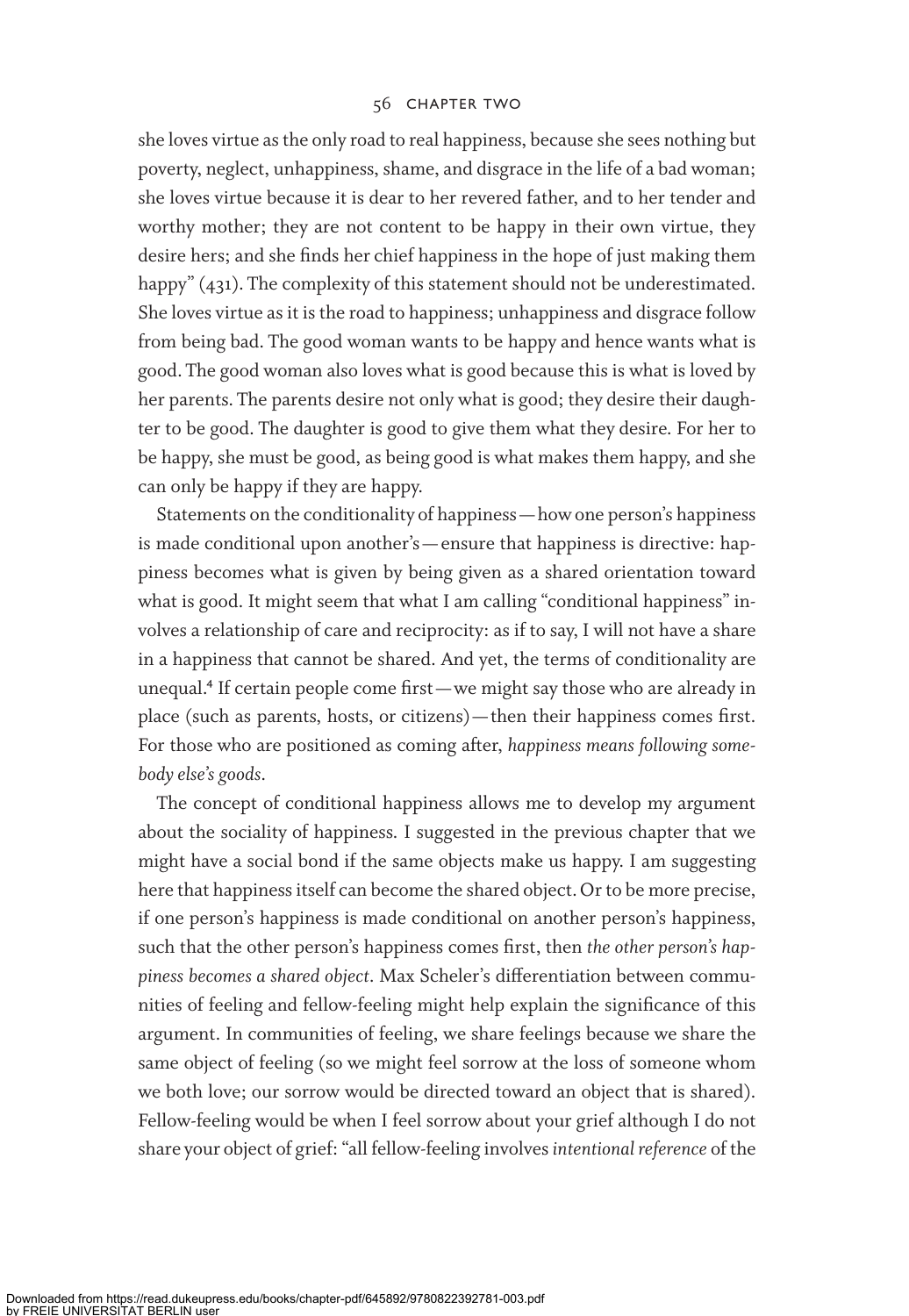feeling of joy or sorrow to the other person's experience" (Scheler [1913] 2008: 13). In this case, your grief is what grieves me; your grief is the object of my grief. I would speculate that in everyday life these different forms of shared feeling can be confused because the object of feeling is sometimes but not always exterior to the feeling that is shared.

Say I am happy about your happiness. Your happiness is with x. If I share x, then your happiness and my happiness is not only shared but can accumulate through being returned. Or I can simply disregard x: if my happiness is directed "just" toward your happiness, and you are happy about x, the exteriority of x can disappear or cease to matter (although it can reappear). Alternatively, because I experience happiness in your happiness, I could wish that our feeling of fellowship in happiness amounts to being happy about the same things (a community of happiness), such that x becomes shared as a happiness wish. Of course, if the object that makes you happy is my happiness wish, then this would be precarious basis for sharing something (as wishing to be happy about x can also be an admission that one is not simply happy about x). In cases where I am also affected by x, and I do not share your happiness with x, I might become uneasy and ambivalent, as I am made happy by your happiness but I am not made happy by what makes you happy. The exteriority of x would then announce itself as a point of crisis: I want your happiness to be what makes me happy, but I am reminded that even if my happiness is conditional on yours, your happiness is conditional on x and I am not happy with x. In such occasions, conditional happiness would require that I take up what makes you happy *as* what makes me happy, which may involve compromising my own idea of happiness (so I will go along with x in order to make you happy even if x does not "really" make me happy).<sup>5</sup> In order to preserve the happiness of all, we might even conceal from ourselves our unhappiness with x, or try to persuade ourselves that x matters less than the happiness of the other who is made happy by x.<sup>6</sup>

We have a hint of the rather uneasy dynamics of conditional happiness in *Émile*. For Sophy, wanting to make her parents happy commits her in a certain direction, regardless of what she might or might not want. If she can only be happy if they are happy, then she must do what makes them happy. In one episode, the father speaks to the daughter about becoming a woman: "You are a big girl now, Sophy, you will soon be a woman. We want you to be happy, for our sakes as well as yours, for our happiness depends on yours. A good girl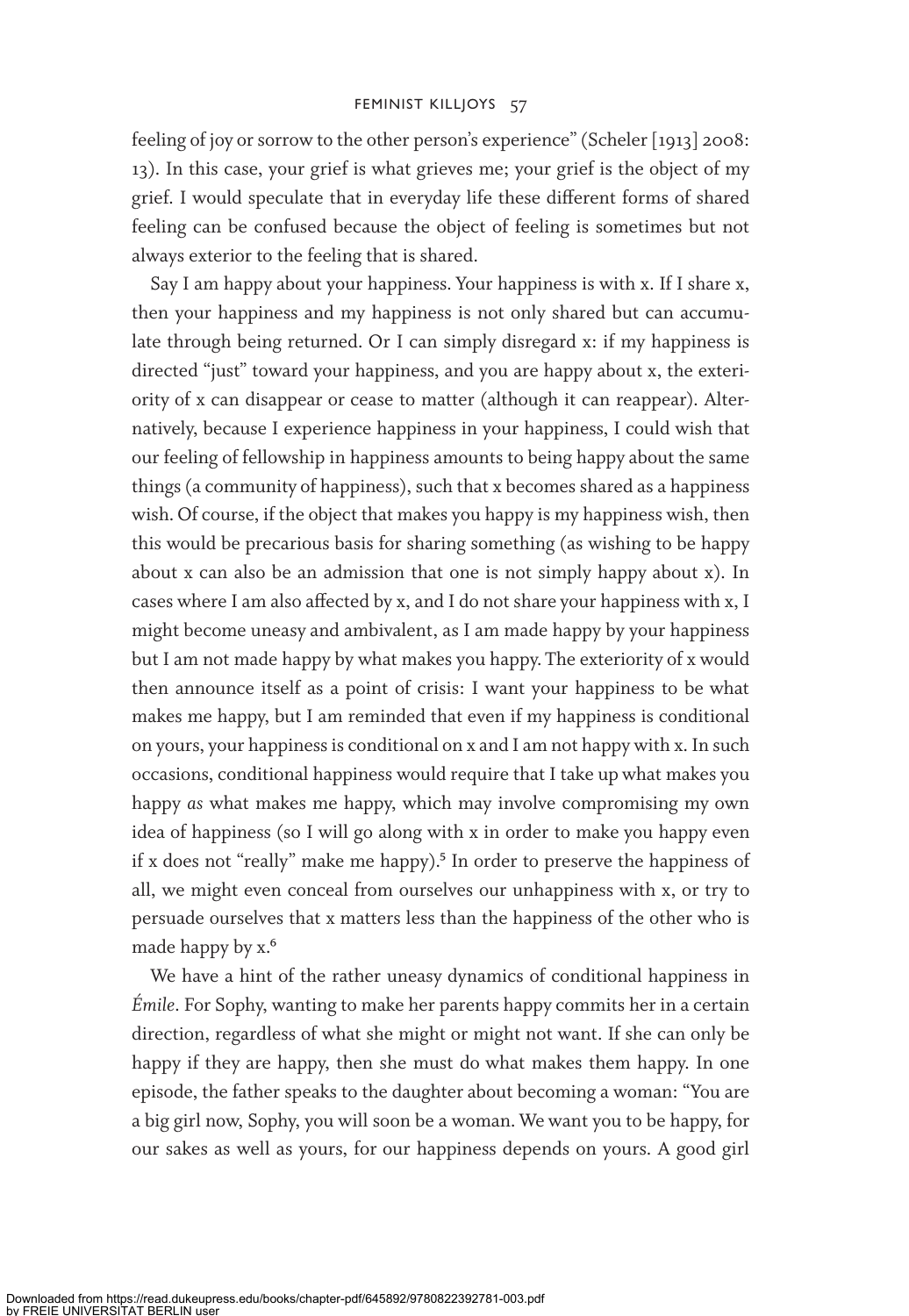finds her own happiness in the happiness of a good man" (434). Sophy's father offers a happiness commandment: it is for the sake of her own happiness and the happiness of her parents that she *must* find happiness in the right place, which is in the happiness of a good man. So it is not simply that groups cohere by taking up the same objects as the causes of happiness; some subjects are required to take up the happiness causes of others. In this case, for the daughter not to go along with the parents' desire for her marriage would not only cause her parents unhappiness but would threaten the very reproduction of social form. The daughter has a duty to reproduce the form of the family, which means *taking up the cause of parental happiness as her own*.

In this case, Sophy "happily" does what her parents want her to do. We might imagine that she wishes to be made happy by the same things and receives some comfort by the realization of a happiness wish. Of course, we do not "really" know if Sophy gets what she wants. The book can give us a happy ending by *not* giving us an account of Sophie's desires beyond the articulation of a wish to make her parents happy. The narrator declares triumphantly: "At last I see the happy day approaching, the happiest day of Émile's life and my own; I see the crown of my labours, I begin to appreciate their results. The noble pair are united till death do part; heart and lips confirm no empty vows; they are man and wife" (526–27). The happy ending involves not simply the alignment of desire but the willingness of the daughter to align her desire with the parental desire for happiness.

Happiness is how the given becomes given. In *Émile* happiness is linked to nature: as being what follows naturally from how things are, or how things are if they are allowed to flourish. As Rousseau explains: "I kept to the path of nature, until she should show me the path of happiness. And lo! their paths were the same, and without knowing it this was the path I trod"  $(487)$ . Happiness becomes what follows nature's paths. Deviations from nature become deviations from the common good. For women to be educated to be anything other than wives for men would hence take them away from nature, and from what can promise happiness.

It should be no surprise that Rousseau's treatment of Sophy was a crucial object of feminist critique. Mary Wollstonecraft in her *Vindication of the Rights of Women* spoke out against Rousseau's vision of what makes women happy.7 She comments wryly about his treatment of Sophy: "I have probably had an opportunity of observing more girls in their infancy than J. J. Rousseau" ([1792]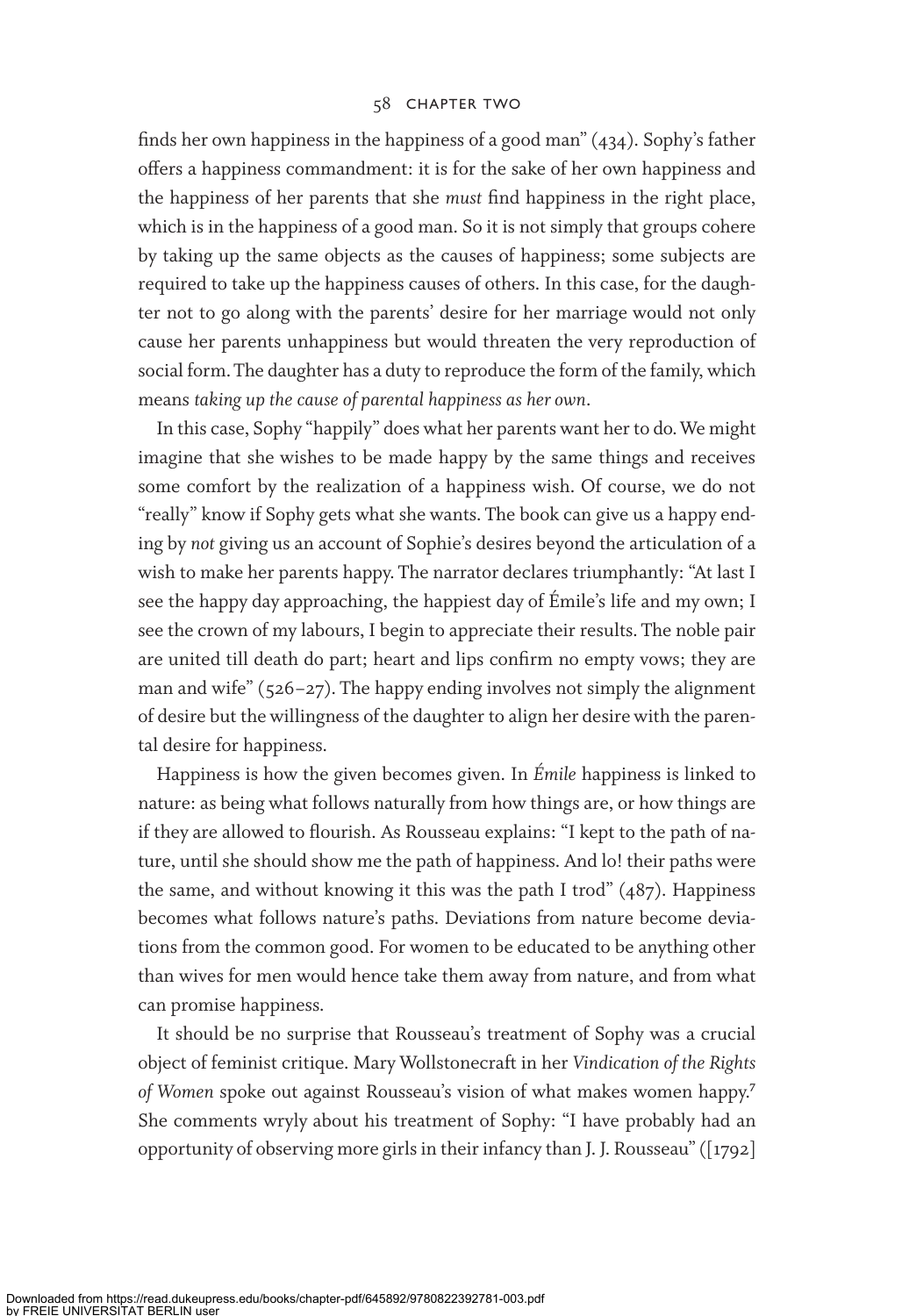1975: 43). The political plea of *Vindication* is against the right of men to decide what happiness means for women. As Wollstonecraft argues: "Consider, I address you as a legislator, whether, when men contend for their freedom, and to be allowed to judge for themselves respecting their own happiness, it be not inconsistent and unjust to subjugate women, even though you firmly believe that you are acting in the manner best calculated to promote their happiness?" (5). The struggle over happiness forms the political horizon in which feminist claims are made. My argument is simple: we inherit this horizon.

# Troublemakers

We learn from this history how happiness is used as a technology or instrument, which allows the reorientation of individual desire toward a common good.8 We also learn from rereading books like *Émile* how happiness is not simply used to secure social relations instrumentally but works as an idea or aspiration within everyday life, shaping the very terms through which individuals share their world with others, creating "scripts" for how to live well.

We can think of gendered scripts as "happiness scripts" providing a set of instructions for what women and men must do in order to be happy, whereby happiness is what follows being natural or good. Going along with happiness scripts is how we get along: to get along is to be willing and able to express happiness in proximity to the right things. The child thus has a happiness duty. A duty can function as a debt, a way of returning what is owed. In the previous chapter, I spoke of happiness as involving the logic of deferral: the parents defer their hope for happiness to the next generation in order to avoid giving up on the idea of happiness as a response to disappointment (you can keep your belief in happiness while being disappointed as long as you can place your hopes for happiness in another). The obligation of the child to be happy is a repaying of what the child owes, of what is due to the parents given what they have given up. The duty of the child is to make the parents happy and to perform this duty happily by being happy or by showing signs of being happy in the right way.

Going along with this duty can mean simply approximating the signs of being happy—passing as happy—in order to keep things in the right place. Feminist genealogies can be described as genealogies of women who not only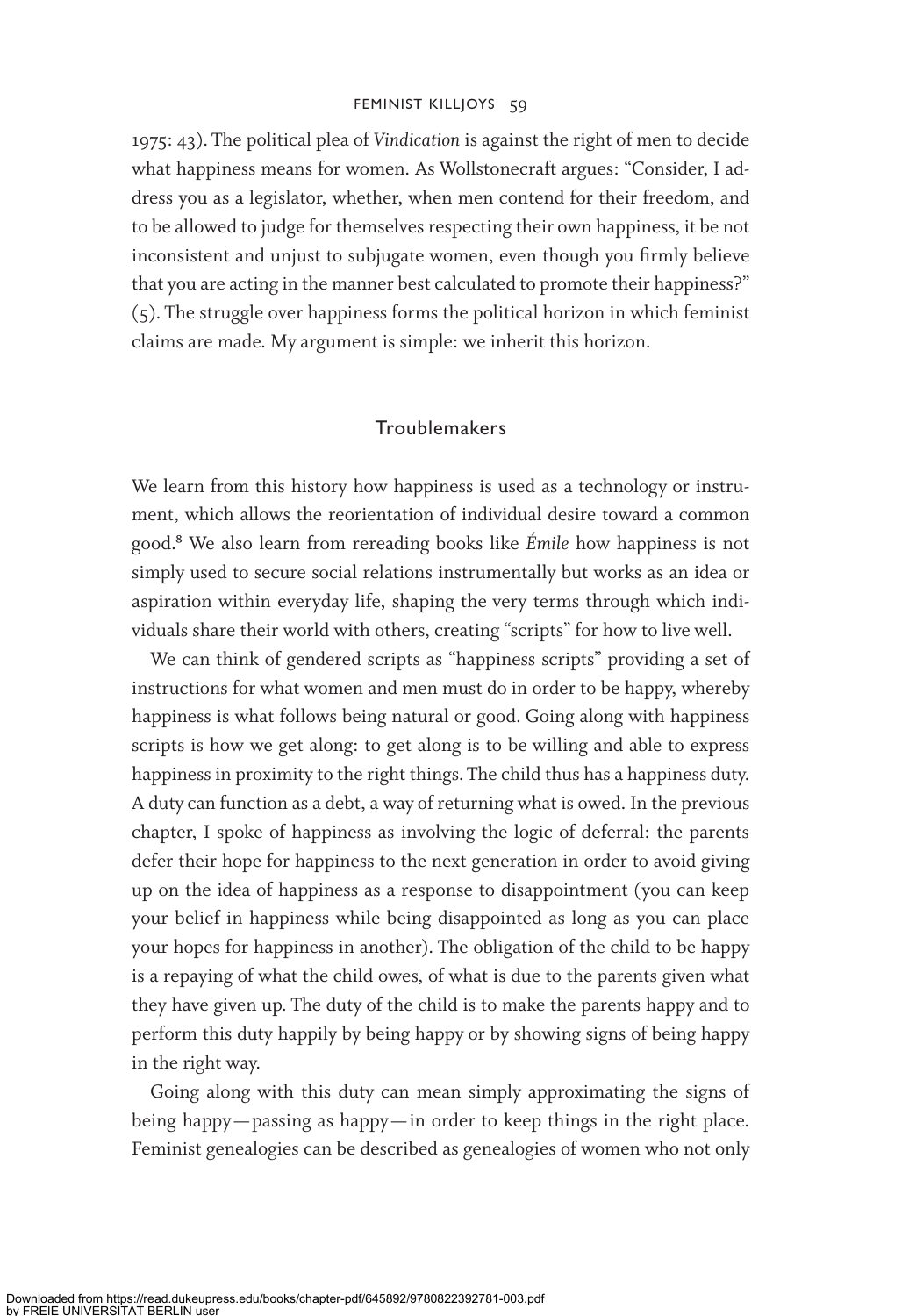do not place their hopes for happiness in the right things but who speak out about their unhappiness with the very obligation to be made happy by such things. The history of feminism is thus a history of making trouble,<sup>9</sup> a history of women who refuse to become Sophy, by refusing to follow other people's goods, or by refusing to make others happy.

The female troublemaker might be trouble because she gets in the way of the happiness of others. Judith Butler shows how the figure of the troublemaker exposes the intimacy of rebellion and punishment within the law. As she argues in her preface to *Gender Trouble*: "To make trouble was, within the reigning discourse of my childhood, something one should never do precisely because that would get one *in* trouble. The rebellion and its reprimand seemed to be caught up in the same terms, a phenomenon that gave rise to my first critical insight into the subtle ruse of power: The prevailing law threatened one with trouble, even put one in trouble, all to keep one out of trouble" (1990: vii). Happiness might be what keeps you out of trouble only by evoking the unhappiness of getting into trouble. We can consider how nineteenth century bildungsroman novels by women writers offered a rebellion against *Émile* in the narrativization of the limitations of moral education for girls and its narrow precepts of happiness. Such novels are all about the intimacy of trouble and happiness.

Take, for example, George Eliot's *The Mill on the Floss*, which is told from the point of view of Maggie Tulliver.<sup>10</sup> The early stages of the novel depict Maggie's childhood, the difficulty of her relationship with her brother Tom, and her perpetual fear of disappointing her parents. The novel contrasts Tom and Maggie in terms of how they are judged by their parents: "Tom never did the same sort of foolish things as Maggie, having a wonderful instinctive discernment of what would turn to his advantage or disadvantage; and so it happened that though he was much more wilful and inflexible than Maggie, his mother hardly ever called him naughty" ([1860] 1965: 73). Various incidents occur that contribute to Maggie's reputation as a troublemaker: when she lets Tom's dogs die (37); when she cuts her dark hair (73); when she knocks over Tom's building blocks (96); and when she pushes their cousin Lucy into the water (111–12).

The novel shows us how trouble does not simply reside within individuals but involves ways of reading situations of conflict and struggle. Reading such situations involves locating the cause of trouble, which is another way of talking about conversion points: the troublemaker is the one who violates the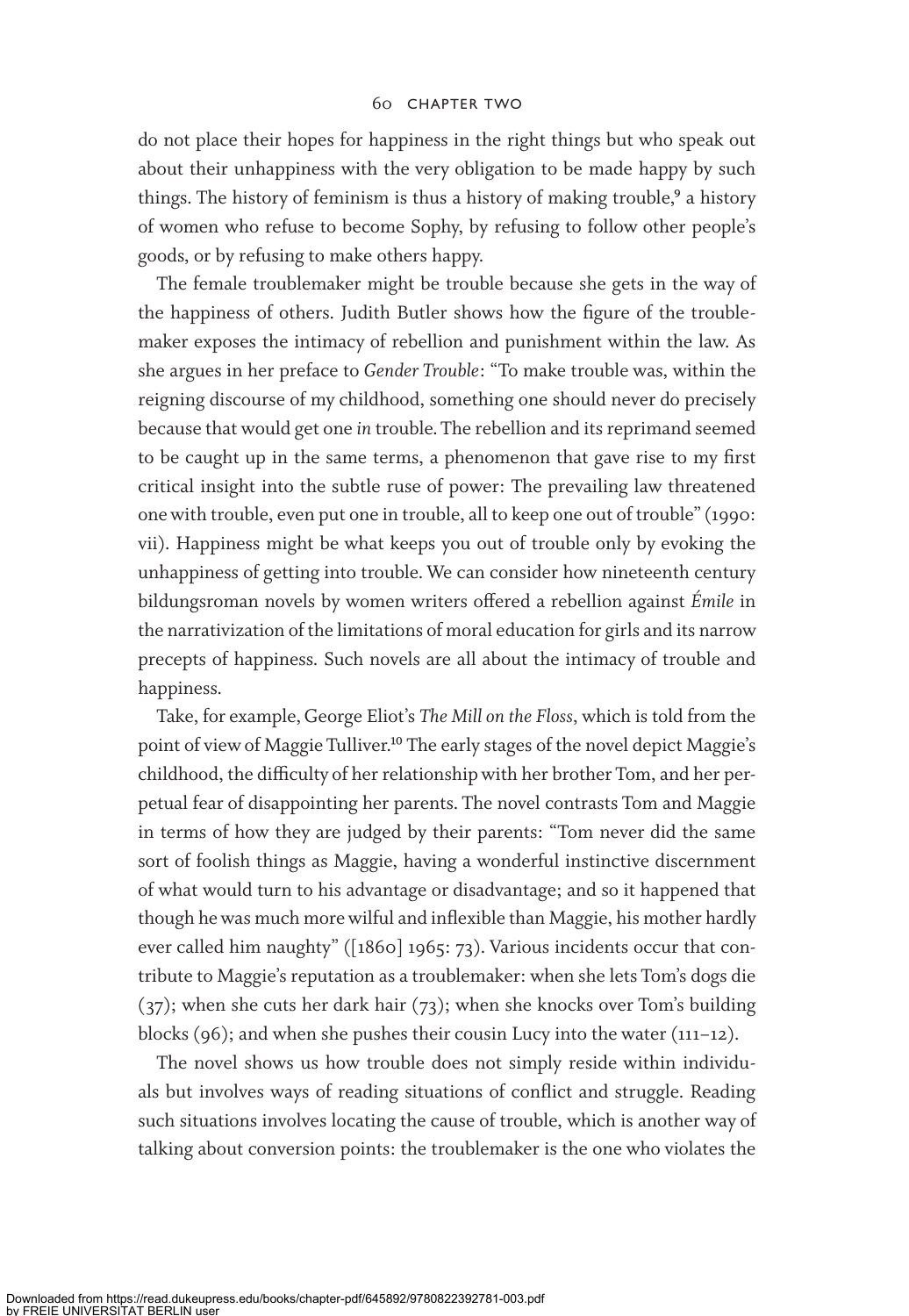fragile conditions of peace. If in all these instances Maggie is attributed as the cause of trouble, then what does not get noticed is the violence that makes her act in the way that she does, as the violence of provocation that hovers in the background. Even when Tom is told off, it is Maggie who is the reference point in situations of trouble. Mrs. Tulliver says to Tom: "'Then go and fetch her in this minute, you naughty boy. And how could you think o' going to pond and taking your sister where there was dirt. You know she'll do mischief if there's mischief to be done.' It was Mrs. Tulliver's way, if she blamed Tom, to refer his misdemeanor, somehow or other, to Maggie" (114). Maggie gets into trouble because she is already read as being trouble before anything happens.

Maggie gets into trouble for speaking: to speak is already a form of defiance if you are supposed to recede into the background. She speaks out when something happens that she perceives to be wrong. The crisis of the novel is when her father loses the mill, threatening his ability to look after his family. Maggie is shocked by the lack off sympathy and care they receive from their extended family. Maggie speaks back out of a sense of care for her parents: "Maggie, having hurled her defiance at aunts and uncles in this way, stood still, with her large dark eyes glaring at them as if she was ready to await all consequences. . . . 'You haven't seen the end o' your trouble wi' that child, Bessy,' said Mrs Pullet; 'she's beyond everything for boldness and unthankfulness. Its dreadful. I might ha' let alone paying for her schooling, for she's worse nor ever'" (229). Girls who speak out are bold and thankless. It is important that Maggie is compelled to speak from a sense of injustice. Already we can witness the relationship between consciousness of injustice and being attributed as the cause of unhappiness.

The novel relates Maggie's tendency to get into trouble with her desire, will, and imagination, with her love of new words that bring with them the promise of unfamiliar worlds. For instance, she loves Latin because "she delighted in new words" (159). For Maggie "these mysterious sentences, snatched from an unknown context—like strange horns of beasts and leaves of unknown plants, brought from some far-off region—gave boundless scope to her imagination and were all the more fascinating because they were in a peculiar tongue of their own, which she could learn to interpret" (159–60). The association between imagination and trouble is powerful. It teaches us how the happiness duty for women is about the narrowing of horizons, about giving up an interest in what lies beyond the familiar.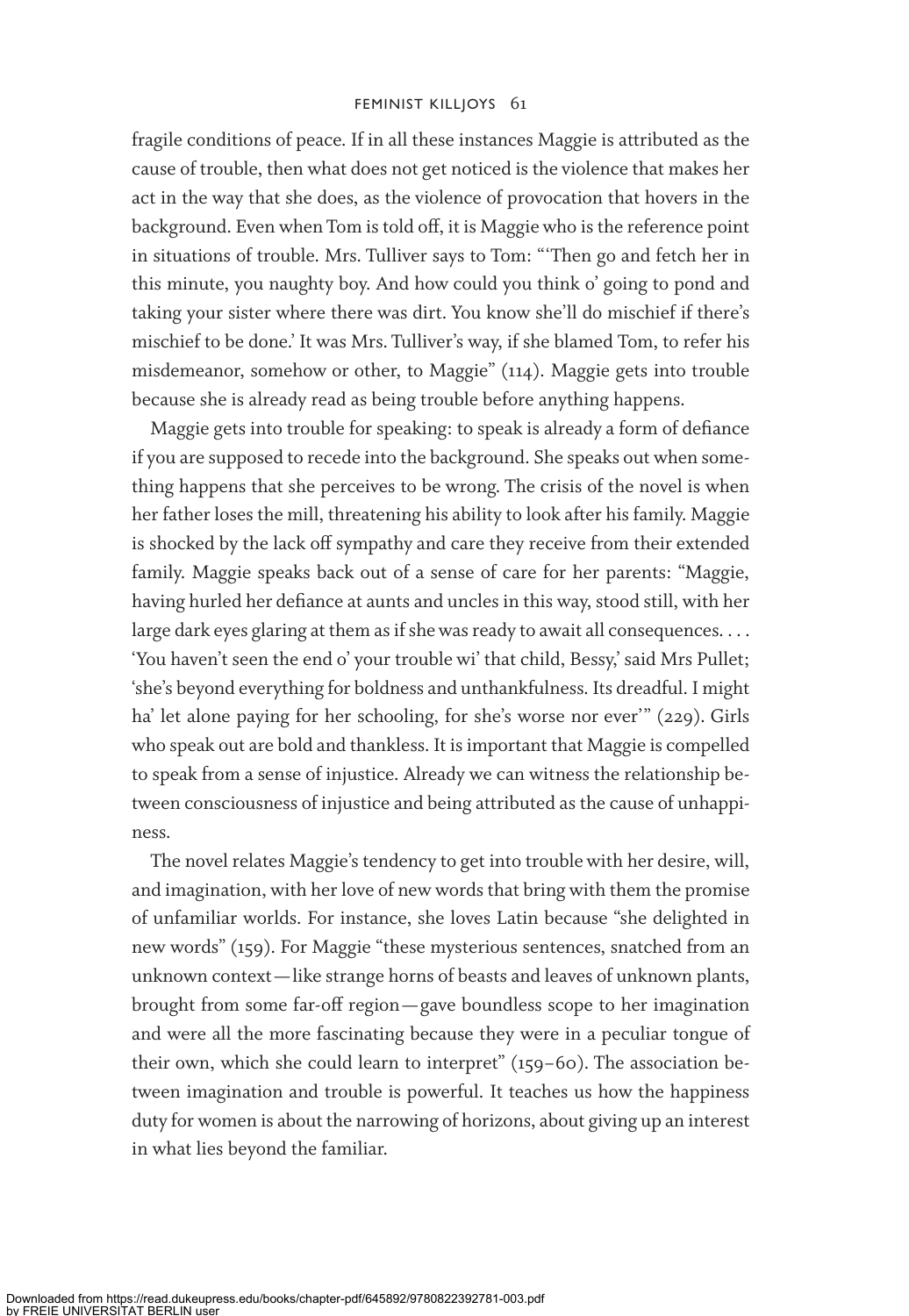Returning to *Émile*, it is interesting that the danger of unhappiness is associated precisely with women having too much curiosity. At one point in the narrative, Sophy gets misdirected. Her imagination and desires are activated by reading too many books, leading to her becoming an "unhappy girl, overwhelmed with her secret grief" (439–40). If Sophy were to become too imaginative, we would not get our happy ending, premised on Sophy being given to Émile. The narrator says in response to the threat of such an unhappy ending, "Let us give Émile his Sophy; let us restore this sweet girl to life and provide her with a less vivid imagination and a happier fate"  $(441)$ .<sup>11</sup> Being restored to life is here being returned to the straight and narrow. Imagination is what makes women look beyond the script of happiness to a different fate. Having made Sophy sweet and unimaginative, the book can end happily.

Feminist readers might want to challenge this association between unhappiness and female imagination, which in the moral economy of happiness, makes female imagination a bad thing. But if we do not operate in this economy that is, if we do not assume that happiness is what is good—then we can read the link between female imagination and unhappiness differently. We might explore how imagination is what allows women to be liberated from happiness and the narrowness of its horizons. We might want the girls to read the books that enable them to be overwhelmed with grief.

It is Sophy's imagination that threatens to get in the way of her happiness, and thus of the happiness of all. Imagination is what allows girls to question the wisdom they have received and to ask whether what is good for all is necessarily good for them. We could describe one episode of *The Mill on the Floss* as Maggie becoming Sophy (or becoming the Sophy that Sophy must be in order to fulfil her narrative function). Maggie has an epiphany: the answer to her troubles is to become happy and good: "it flashed through her like the suddenly apprehended solution of a problem, that all the miseries of her young life had come from fixing her heart on her own pleasure as if that were the central necessity of the universe" (306). From the point of view of the parents, their daughter has become good because she has submitted to their will: "Her mother felt the change in her with a sort of puzzled wonder that Maggie should be 'growing up so good'; it was amazing that this once 'contrairy' child was becoming so submissive, so backward to assert her own will" (309). To be good as a girl is to give up having a will of one's own. The mother can thus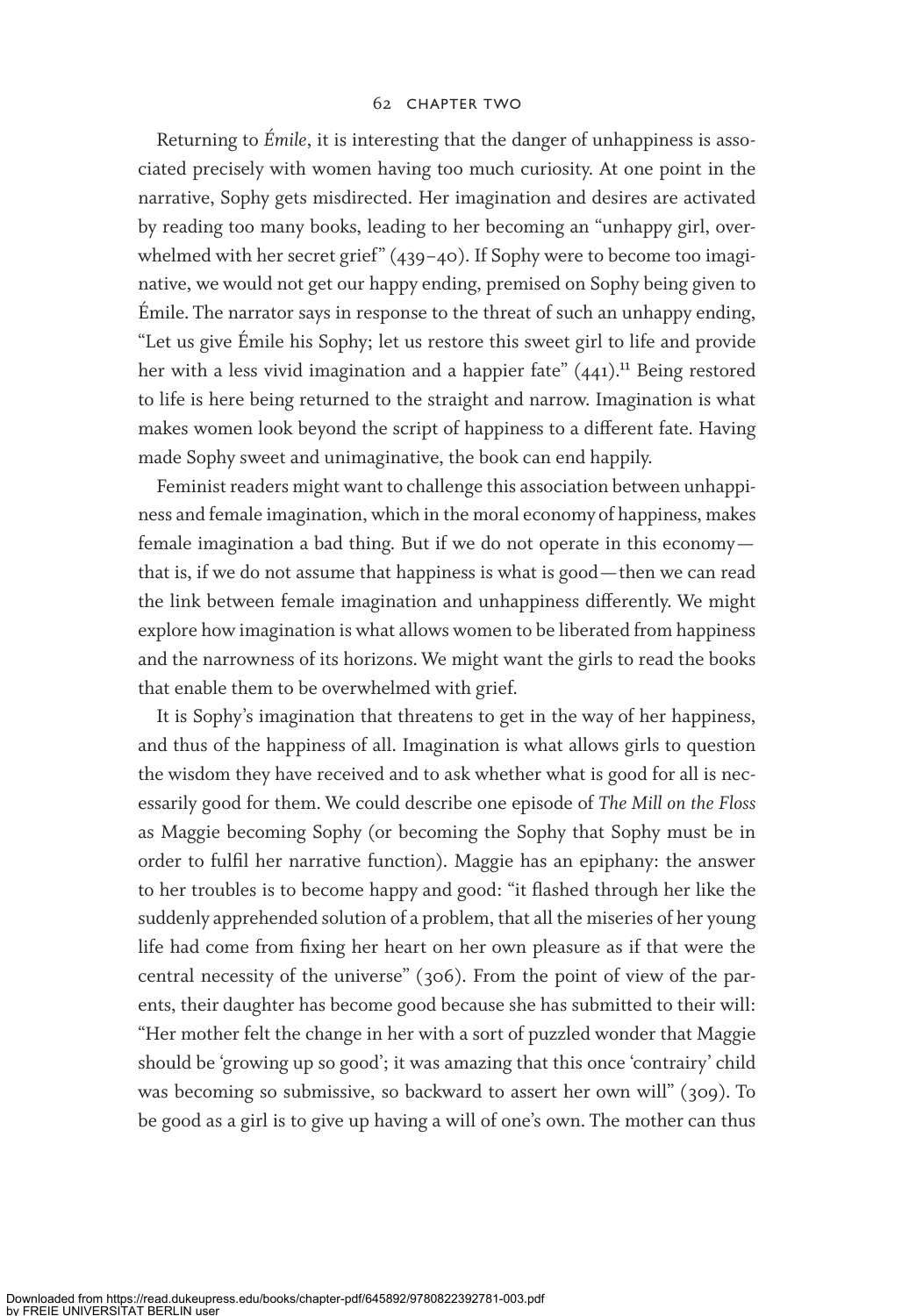love the daughter who is becoming like furniture, who can support the family by staying in the background: "The mother was getting fond of her tall, brown girl, the only bit of furniture now in which she could bestow her anxiety and pride" (309).

It is as if Maggie has chosen between happiness and life, by giving up life for happiness: "'I've been a great deal happier,' she said at last timidly, 'since I have given up thinking about what is easy and pleasant, and being discontented because I couldn't have my own will. Our life is determined for us—and it makes the mind very free when we give up wishing and only think of bearing what is laid upon us and doing what is given us to do'" (317). Happiness is associated here with the renunciation of desire.<sup>12</sup> It is her friend Philip whom Maggie is addressing at this point. It is Philip who refuses to allow Maggie to give up her life for happiness in this way. He says impatiently: "'But I can't give up wishing . . . It seems to me that we can never give up longing and wishing while we are thoroughly alive'" (317).

It is Philip who loves Maggie for her aliveness, who gives her books that rekindle her sense of interest and curiosity about the world. He gives her one book that she cannot finish as she reads in this book the injustice of happiness, which is given to some and not others, those deemed worthy of love. "'I didn't finish the book,' said Maggie. 'As soon as I came to the blond-haired young girl reading in the park, I shut it up and determined to read no further. I foresaw that that light-complexioned girl would win away all the love from Corinne and make her miserable. I'm determined to read no more books where the blondhaired women carry away all the happiness. I should begin to have a prejudice against them. If you could give me some story, now, where the dark woman triumphs, it would restore the balance. I want to avenge Rebecca, and Flora MacIvor, and Minna, and all the rest of the dark unhappy ones'" (348–49). Exercising a racialized vocabulary, Maggie exposes how darkness becomes a form of unhappiness, as lacking the qualities deemed necessary for being given a happy ending.13 Maggie gives up on giving up her life for happiness by speaking out against the injustice of happiness and how it is given to some and not others.

The novel relies on contrasting the cousins Lucy and Maggie in terms of their capacity to be happy and dutiful. Maggie admits her unhappiness to Lucy: "One gets a bad habit of being unhappy" (389). For Lucy, being happy is a way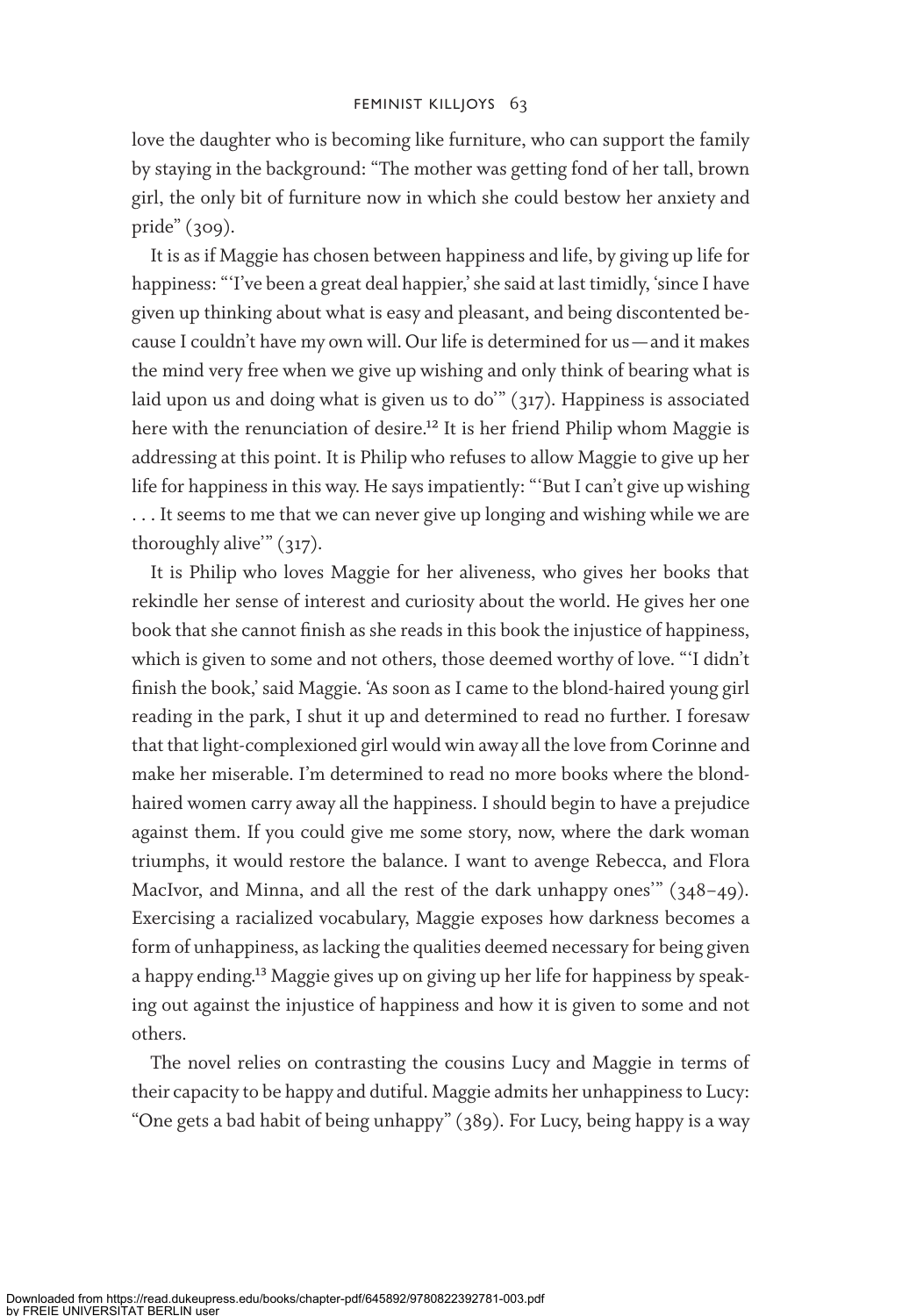of not being trouble; she cannot live with the reality of getting into trouble: as she says, "I've always been happy. I don't know whether I could bear much trouble" (389). Happiness involves a way of avoiding what one cannot bear.

The climactic moment of the novel comes when Stephen, who is betrothed to Lucy, announces his desire for Maggie, who is swept away by it. She almost goes along with him but realizes that she cannot: "Many things are difficult and dark to me, but I see one thing quite clearly: that I must not, cannot, seek my own happiness by sacrificing others" (471). Maggie chooses duty as if without duty there would be only the inclination of the moment. As a good Kantian subject, she says: "If the past is not to bind us, where can duty lie? We should have no law but the inclination of the moment" (499), to which Stephen replies, "But it weighs nothing with you that you are robbing me of *my* happiness" (500–501).14 By choosing duty, Maggie does not avoid causing unhappiness. She must pay for her moment of transgression. Having deviated from the path of happiness, she has fulfilled her destiny as trouble. As she says in one letter: "Oh God, is there any happiness in love that could make me forget *their* pain" (528). Death as a result of a natural disaster (a flood) thus liberates Maggie from the unhappy consequences of causing trouble, of deviating from the paths of happiness. The injustice of her loss of life is how the novel speaks against happiness, which itself is narrated as the renunciation of life, imagination, and desire.

Even if books like *The Mill on the Floss* seem to punish their heroines for their transgressions, they also evoke the injustice of happiness, showing what and whom happiness gives up. In giving up on those who seem to give up on happiness, happiness acquires its coherence. We could describe happiness quite simply as a convention, such that to deviate from the paths of happiness is to challenge convention. What is a convention? The word *convention* comes from the verb "to convene." To convene is to gather, to assemble, or to meet up. A convention is a point around which we gather. To follow a convention is to gather in the right way, to be assembled. Feminism gives time and space to women's desires that are not assembled around the reproduction of the family form. Feminists must thus be willing to cause disturbance. Feminists might even have to be willful. A subject would be described as willful at the point that her will does not coincide with that of others, those whose will is reified as the general or social will.15

The figure of the female troublemaker thus shares the same horizon with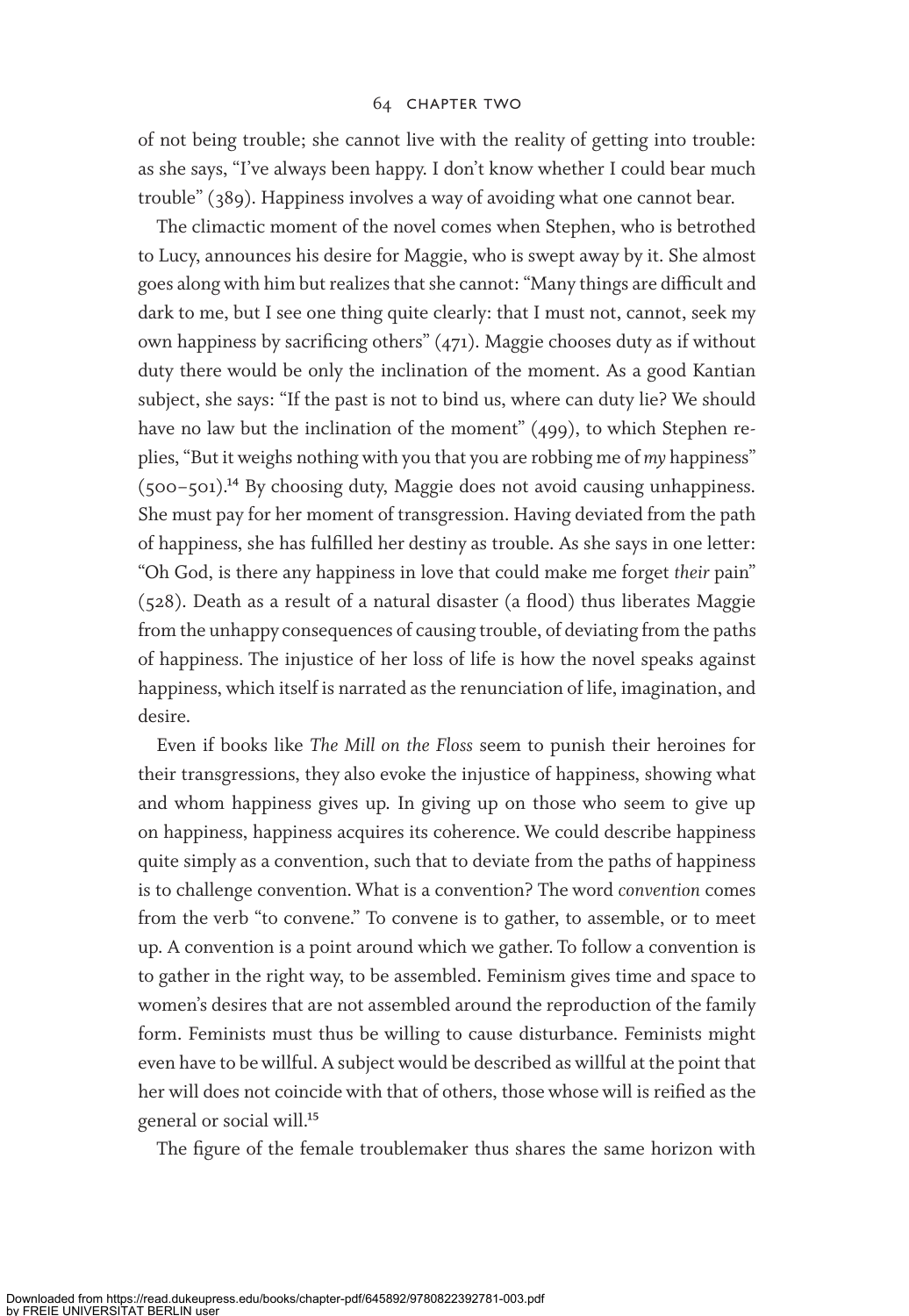the figure of the feminist killjoy. Both figures are intelligible if they are read through the lens of the history of happiness. Feminists might kill joy simply by not finding the objects that promise happiness to be quite so promising. The word *feminism* is thus saturated with unhappiness. Feminists by declaring themselves as feminists are already read as destroying something that is thought of by others not only as being good but as the cause of happiness. The feminist killjoy "spoils" the happiness of others; she is a spoilsport because she refuses to convene, to assemble, or to meet up over happiness.

In the thick sociality of everyday spaces, feminists are thus attributed as the origin of bad feeling, as the ones who ruin the atmosphere, which is how the atmosphere might be imagined (retrospectively) as shared. In order to get along, you have to participate in certain forms of solidarity: you have to laugh at the right points. Feminists are typically represented as grumpy and humorless, often as a way of protecting the right to certain forms of social bonding or of holding onto whatever is perceived to be under threat.<sup>16</sup> Feminists don't even have to say anything to be read as killing joy. A feminist colleague says to me that she just has to open her mouth in meetings to witness eyes rolling as if to say "oh here she goes."

My experience of being a feminist has taught me much about rolling eyes. This is why when people say the bad feeling is coming from this person or that person, I am never convinced. My skepticism comes from childhood experiences of being a feminist daughter in a relatively conventional family, always at odds with the performance of good feeling in the family, always assumed to be bringing others down, for example, by pointing out sexism in other people's talk. Say we are seated at the dinner table. Around this table, the family gathers, having polite conversations, where only certain things can be brought up. Someone says something that you consider problematic. You respond, carefully, perhaps. You might be speaking quietly; or you might be getting "wound up," recognizing with frustration that you are being wound up by someone who is winding you up. The violence of what was said or the violence of provocation goes unnoticed. However she speaks, the feminist is usually the one who is viewed as "causing the argument," who is disturbing the fragility of peace.

Let's take this figure of the feminist killjoy seriously. Does the feminist kill other people's joy by pointing out moments of sexism? Or does she expose the bad feelings that get hidden, displaced, or negated under public signs of joy?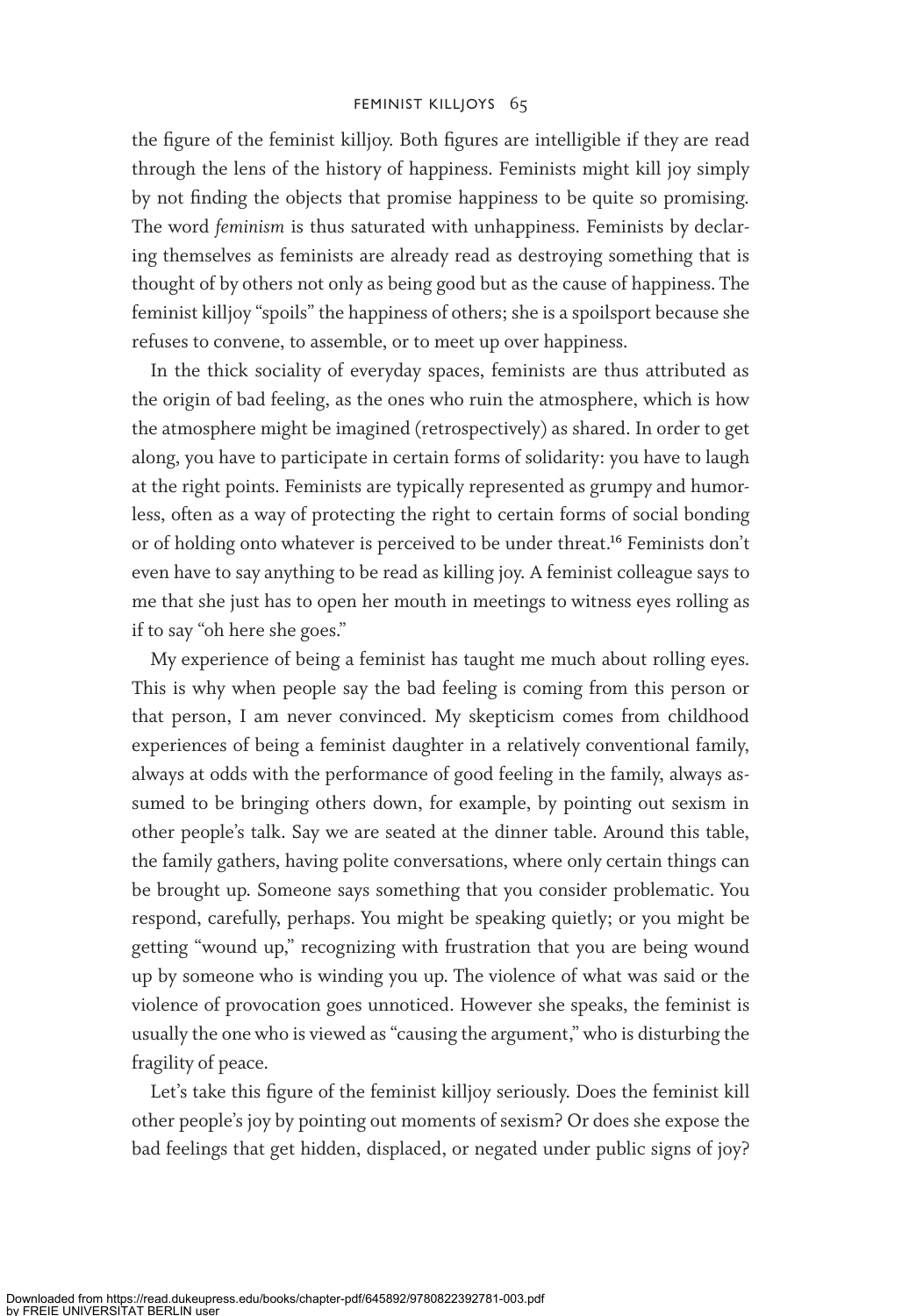Does bad feeling enter the room when somebody expresses anger about things, or could anger be the moment when the bad feelings that circulate through objects get brought to the surface in a certain way? Feminist subjects might bring others down not only by talking about unhappy topics such as sexism but by exposing how happiness is sustained by erasing the very signs of not getting along. Feminists do kill joy in a certain sense: they disturb the very fantasy that happiness can be found in certain places. To kill a fantasy can still kill a feeling. It is not just that feminists might not be happily affected by the objects that are supposed to cause happiness but that their failure to be happy is read as sabotaging the happiness of others.

We can consider the relationship between the negativity of the figure of the feminist killjoy and how certain bodies are "encountered" as being negative. Marilyn Frye argues that oppression involves the requirement that you show signs of being happy with the situation in which you find yourself. As she puts it, "It is often a requirement upon oppressed people that we smile and be cheerful. If we comply, we signify our docility and our acquiescence in our situation" (1983: 2). To be oppressed requires you to show signs of happiness, as signs of being or having been adjusted. As a result, for Frye, "anything but the sunniest countenance exposes us to being perceived as mean, bitter, angry or dangerous" (2). If an oppressed person does not smile or show signs of being happy, then he or she is read as being negative: as angry, hostile, unhappy, and so on. Happiness becomes the expected "default position" for those who are oppressed, such that it comes to define the sphere of neutrality. You are either happy: or you are not.

To be recognized as a feminist is to be assigned to a difficult category and a category of difficulty. You are "already read" as "not easy to get along with" when you name yourself as a feminist. You have to show that you are not difficult through displaying signs of good will and happiness. Frye alludes to such experiences when she observes that "this means, at the very least, that we may be found to be 'difficult' or unpleasant to work with, which is enough to cost one one's livelihood"  $(2-3)$ . We can also witness an investment in feminist unhappiness (the myth that feminists kill joy because they are joyless). There is a desire to believe that women become feminists *because* they are unhappy, perhaps as a displacement of their envy for those who have achieved the happiness they have failed to achieve.<sup>17</sup> This desire functions as a defense of happiness against feminist critique. This is not to say that feminists might not be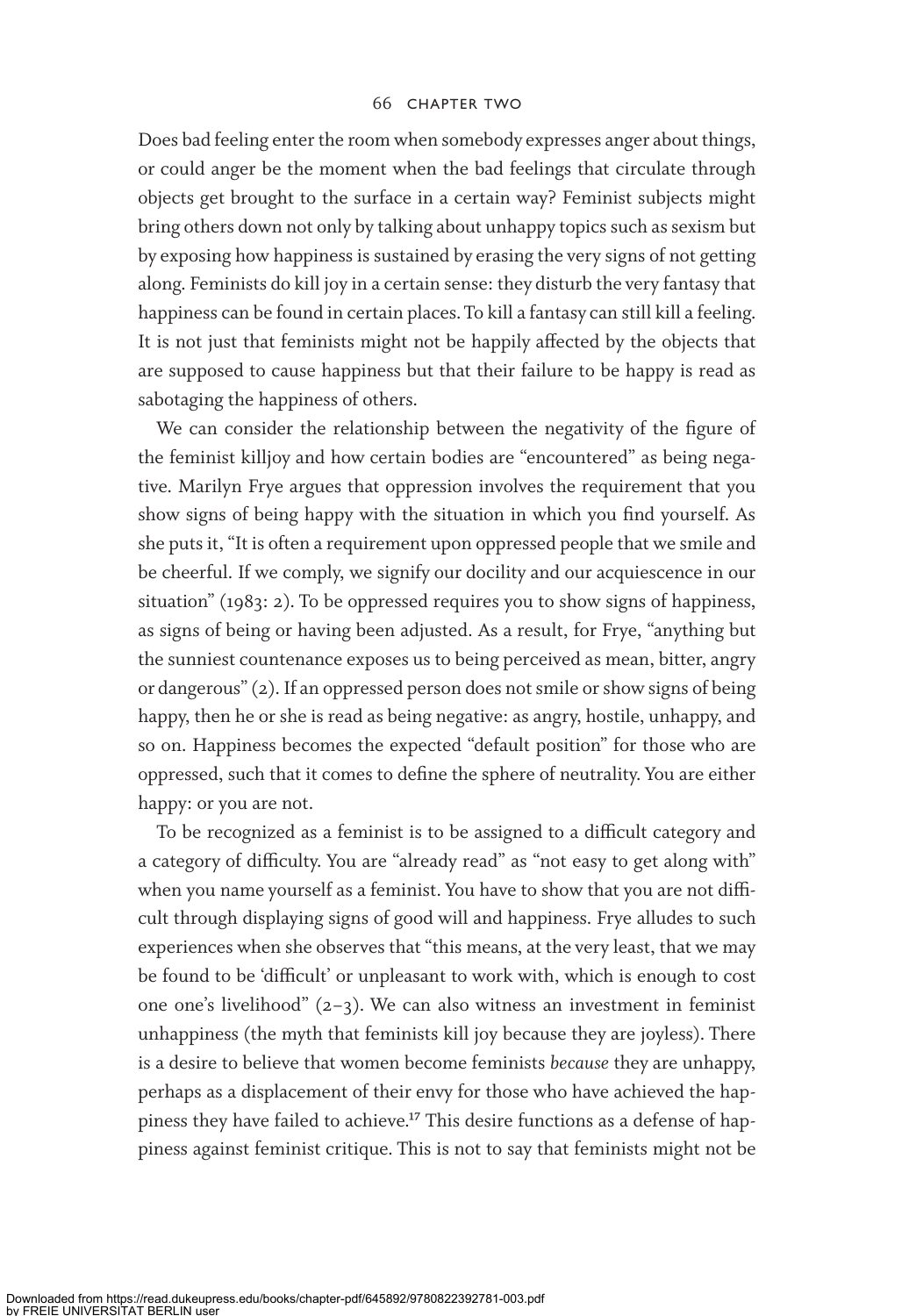unhappy; we might be unhappy after all with this representation of feminism as caused by unhappiness. My point here would be that feminists are read as being unhappy, such that situations of conflict, violence, and power are read as *about* the unhappiness of feminists, rather than being what feminists are unhappy *about*.

Of course, within feminism, some bodies more than others can be attributed as the cause of unhappiness. We can place the figure of the feminist killjoy alongside the figure of the angry black woman,<sup>18</sup> explored so well by writers such as Audre Lorde (1984) and bell hooks (2000). The angry black woman can be described as a killjoy; she may even kill feminist joy, for example, by pointing out forms of racism within feminist politics. She might not even have to make any such point to kill joy. You can be affectively alien because you are affected in the wrong way by the right things. Or you can be affectively alien because you affect others in the wrong way: your proximity gets in the way of other people's enjoyment of the right things, functioning as an unwanted reminder of histories that are disturbing, that disturb an atmosphere. Listen to the following description from bell hooks: "A group of white feminist activists who do not know one another may be present at a meeting to discuss feminist theory. They may feel they are bonded on the basis of shared womanhood, but the atmosphere will noticeably change when a woman of color enters the room. The white women will become tense, no longer relaxed, no longer celebratory"  $(56)$ .

It is not just that feelings are "in tension" but that the tension is located somewhere: in being felt by some bodies, it is attributed as caused by another body, who thus comes to be felt as apart from the group, as getting in the way of its organic enjoyment and solidarity. The body of color is attributed as the cause of becoming tense, which is also the loss of a shared atmosphere (or we could say that sharing the experience of loss is how the atmosphere is shared). As a feminist of color you do not even have to say anything to cause tension. The mere proximity of some bodies involves an affective conversion. To get along you have to go along with things which might mean for some not even being able to enter the room. We learn from this example how histories are condensed in the very intangibility of an atmosphere, or in the tangibility of the bodies that seem to get in the way. Perhaps atmospheres are shared if there is an agreement in where we locate the points of tension.

To speak out of anger as a woman of color is to confirm your position as the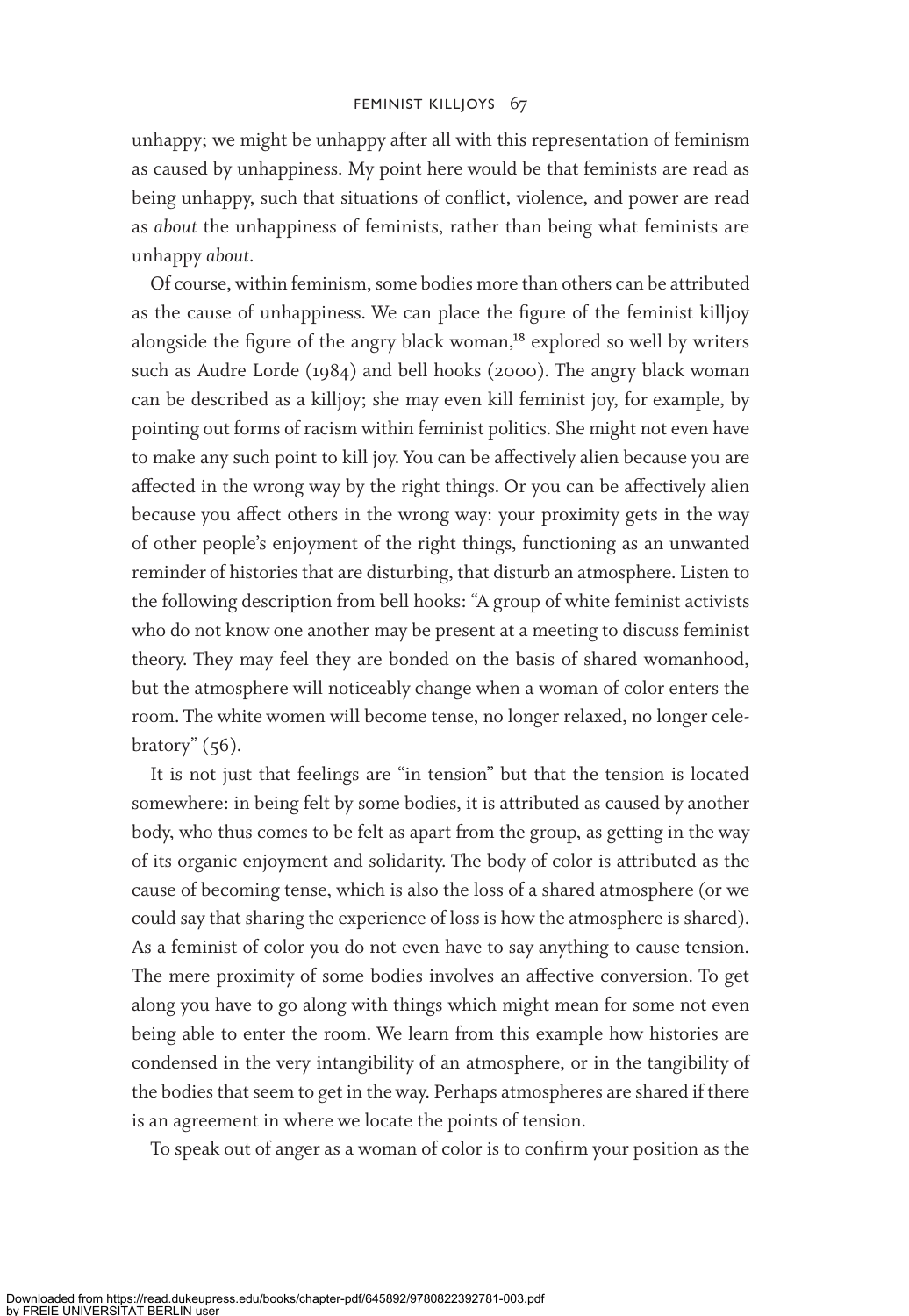cause of tension; your anger is what threatens the social bond. As Audre Lorde describes: "When women of Color speak out of the anger that laces so many of our contacts with white women, we are often told that we are 'creating a mood of helplessness,' 'preventing white women from getting past guilt,' or 'standing in the way of trusting communication and action'" (1984: 131). The exposure of violence becomes the origin of violence. The woman of color must let go of her anger for the white woman to move on.

The figure of the angry black woman is also a fantasy figure that produces its own effects. Reasonable thoughtful arguments are dismissed as anger (which of course empties anger of its own reason), which makes you angry, such that your response becomes read as the confirmation of evidence that you are not only angry but also unreasonable! To make this point in another way, the anger of feminists of color is attributed. So you might be angry *about* how racism and sexism diminish life choices for women of color. Your anger is a judgment that something is wrong. But in being heard as angry, your speech is read as motivated by anger. Your anger is read as unattributed, as if you are against x because you are angry rather than being angry because you are against x. You become angry at the injustice of being heard as motivated by anger, which makes it harder to separate yourself from the object of your anger. You become entangled with what you are angry about because you are angry about how they have entangled you in your anger. In becoming angry about that entanglement, you confirm their commitment to your anger as the truth "behind" your speech, which is what blocks your anger, stops it from getting through. You are blocked by not getting through.

Some bodies become blockage points, points where smooth communication stops. Consider Ama Ata Aidoo's wonderful prose poem *Our Sister Killjoy*, where the narrator Sissie, as a black woman, has to work to sustain the comfort of others. On a plane, a white hostess invites her to sit at the back with "her friends," two black people she does not know. She is about to say that she does not know them, and hesitates: "But to have refused to join them would have created an awkward situation, wouldn't it? Considering too that apart from the air hostess's obviously civilized upbringing, she had been trained to see to the comfort of all her passengers" (1977: 10).

Power speaks here in this moment of hesitation. Do you go along with it? What does it mean not to go along with it? To create awkwardness is to be read as being awkward. Maintaining public comfort requires that certain bodies "go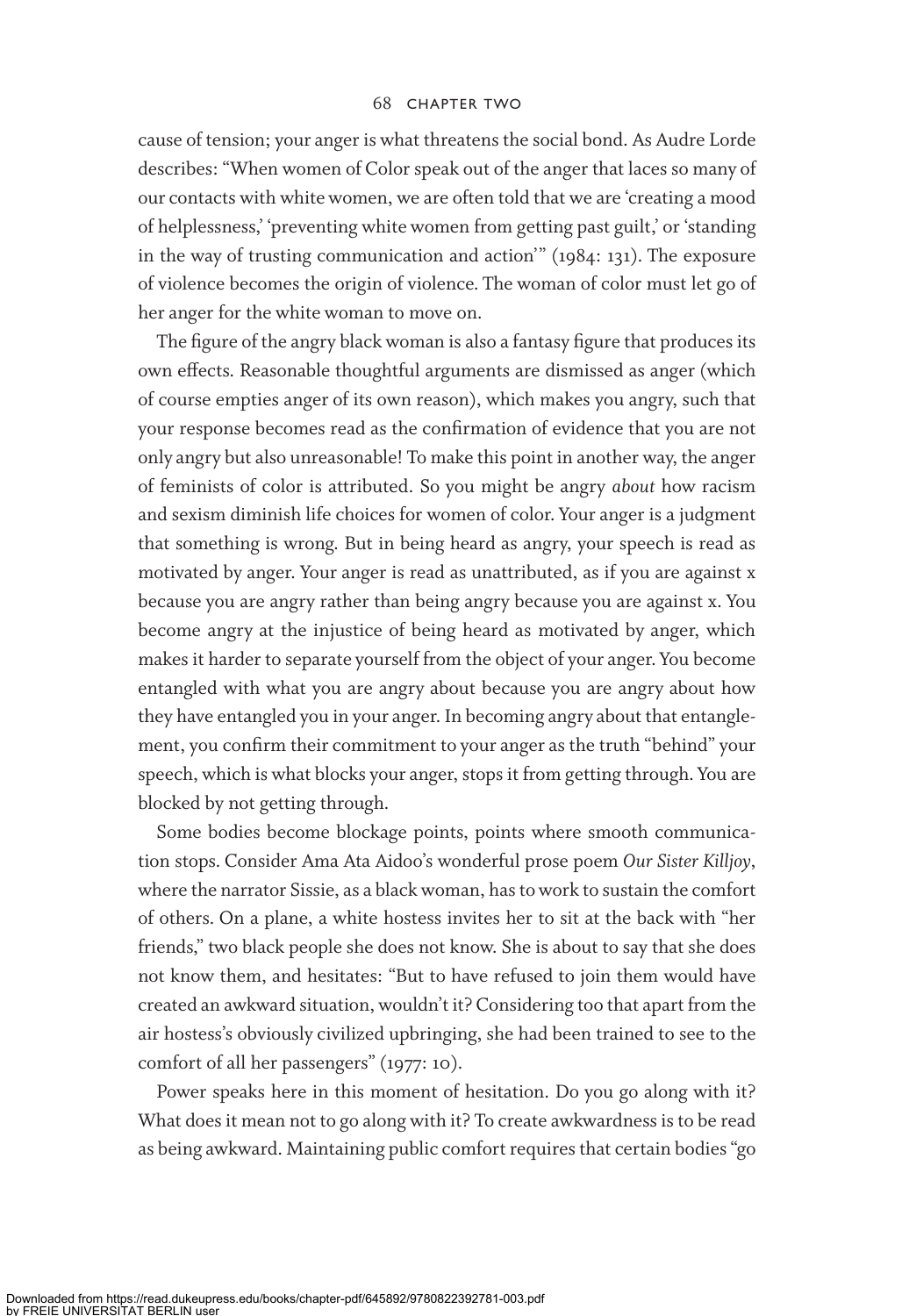along with it." To refuse to go along with it, to refuse the place in which you are placed, is to be seen as trouble, as causing discomfort for others. There is a political struggle about how we attribute good and bad feelings, which hesitates around the apparently simple question of who introduces what feelings to whom. Feelings can get stuck to certain bodies in the very way we describe spaces, situations, dramas. And bodies can get stuck depending on what feelings they get associated with.

# Consciousness and Unhappiness

To be against forms of power and violence that are concealed under signs of happiness does not necessarily mean becoming unhappy, even if it does mean refusing to go along with things by showing signs of getting along. It is striking that Shulamith Firestone's "dream action" for the women's liberation movement is "a smile boycott, at which declaration, all women would instantly abandon their 'pleasing' smiles, henceforth only smiling when something pleased *them*" (1970: 90). To refuse the promise of happiness is to refuse the demand that you show signs of happiness. For Firestone, this means a shift of orientation; it means changing one's bodily habits: "In my own case, I had to train myself out of the phony smile, which is like a nervous tic on every teenage girl. And this meant that I smiled rarely, for in truth, when it came down to real smiling, I had less to smile about" (90). To refuse to keep smiling for Firestone is not a refusal of joy or any of those good feelings that are not distributed along accepted paths of happiness. If anything, the false smile sustains the very psychic and political condition of unhappiness. The feminist who does not smile when she is not happy wants a more exciting life. Indeed, as Firestone argues: "Eroticism is *exciting*. No-one wants to get rid of it. Life would be a drab and routine affair without at least that spark. That's just the point. *Why has all joy and excitement been concentrated, driven into one narrow difficult-to-find alley of human experience, and all the rest laid waste*?" (155; second emphasis added). Feminism involves challenging the very "pressure" of happiness, the way it restricts the possibilities for finding excitement, of being excited.

This is not to say that feminism makes women happy. It is simply that feminism by refusing to go along with public displays of happiness can participate in the widening of horizons in which it is possible to find things. Feminism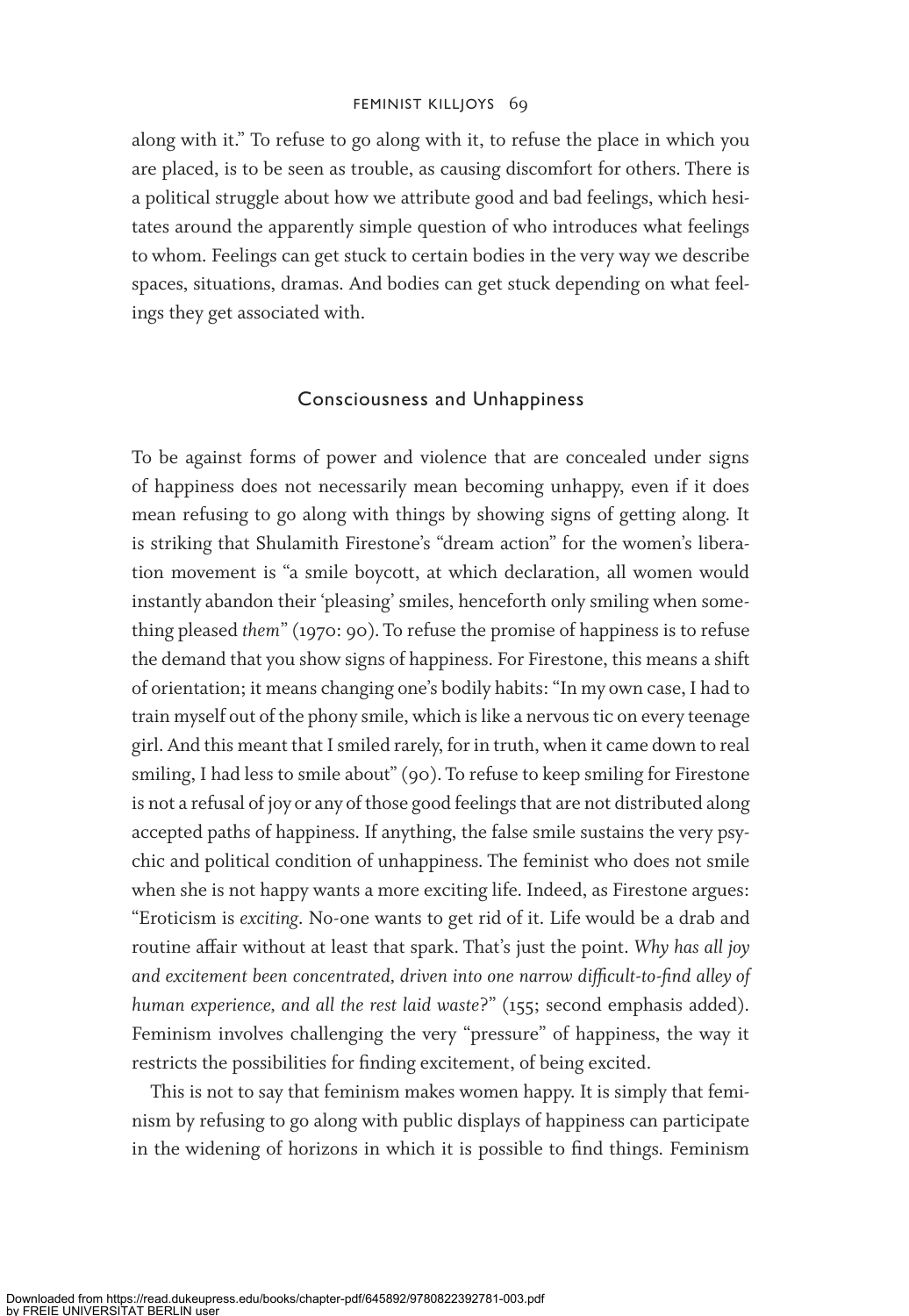does not guarantee what we will find through this expansion of bodily horizons. It simply opens up the places where we can look. The fact that any such opening is read as a sign of hostility, or of killing other people's joy, tells us something. The public investment in happiness is an investment in a very particular and narrow model of the good; being happy requires a commitment to find what Firestone brilliantly describes as a "narrow difficult-to-find alley" of human experience.

I have explored how feminism is represented as causing unhappiness and as caused by unhappiness. Rather than disregarding the possibility of a link between feminism and unhappiness, I want to consider another way of thinking about it. We could describe consciousness raising as raising consciousness of unhappiness. As Gayle Greene argues, "For though education raised women's expectations, it *also made many of them unhappy*, creating ambitions that were frustrated by the rigid domestic ideology that urged them back into the home" (1991: 9; emphasis added). Indeed, you have to experience limitations *as* limitations; the act of noticing limitations can actually make life seem more rather than less limited. If the world does not allow you to embrace the possibilities that are opened up by education, then you become even more aware of the injustice of such limitations. Opening up the world, or expanding one's horizons, can thus mean becoming more conscious of just how much there is to be unhappy about. Unhappiness might also provide an affective way of sustaining our attention on the cause of unhappiness. You would be unhappy *with* the causes of unhappiness. Consciousness-raising does not turn unhappy housewives into happy feminists, even though sometimes we might wish that this were the case!

Feminism involves political consciousness of what women are asked to give up for happiness. Indeed, in even becoming conscious of happiness as loss, feminists have already refused to give up desire, imagination, and curiosity for happiness. There can be sadness simply in the realization of what one has given up. Feminist archives are thus full of housewives becoming conscious of unhappiness as a mood that seems to surround them: think of Virginia Woolf's *Mrs. Dalloway*. The feeling is certainly around, almost as a thickness in the air. We sense the unhappiness seeping through the tasks of the everyday. There she is, about to get flowers, enjoying her walk in London. During that walk, she disappears: "But often now this body she wore (she stopped to look at a Dutch picture), this body, with all its capacities, seemed nothing—nothing at all. She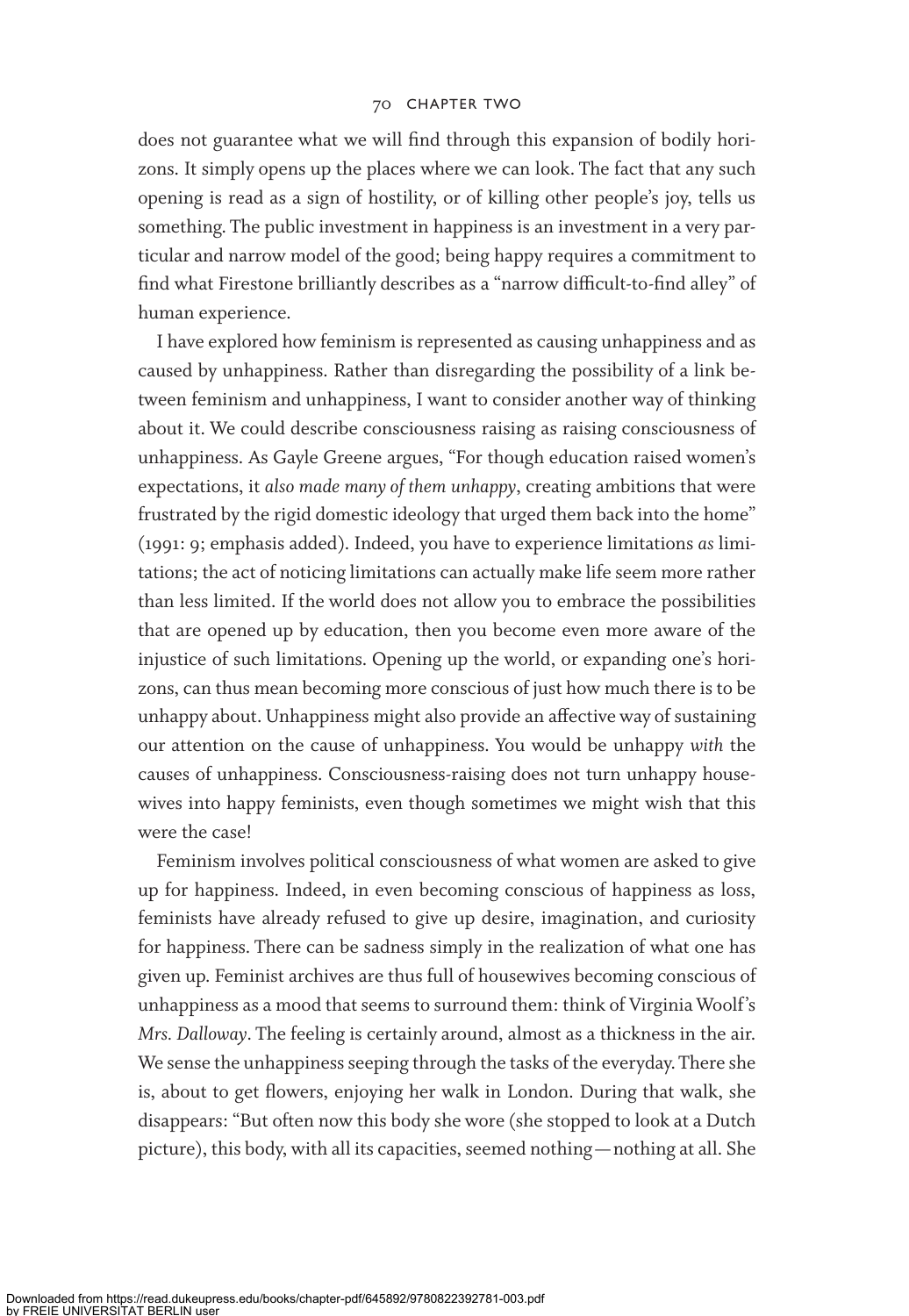## FEMINIST KILLJOYS 71

had the oddest sense of being herself invisible; unseen; unknown; there being no more marrying, no more having children now, but only this astonishing and rather solemn progress with the rest of them, up Bond street, this being Mrs. Dalloway; not even Clarissa anymore; this being Mrs. Richard Dalloway"  $([1925] 1953: 14).$ 

Becoming Mrs. Dalloway is itself a form of disappearance: to follow the paths of life (marriage, reproduction) is to feel that what is before you is a kind of solemn progress, as if you are living somebody else's life, simply going the same way others are going. It is as if you have left the point of life behind you, as if your life is going through motions that were already in motion before you even arrived. As I argued in *Queer Phenomenology* (2006), for a life to count as a good life, it must take on the direction promised as a social good, which means imagining one's futurity in terms of reaching certain points along a life course. If happiness is what allows us to reach certain points, it is not necessarily how you feel when you get there. For Mrs. Dalloway, to reach these points is to disappear. The point of reaching these points seems to be a certain disappearance, a loss of possibility, a certain failure to make use of the body's capacities, to find out what it is that her body can do.19 To become conscious of possibility can involve mourning for its loss.

For Clarissa this rather uncanny sensation of becoming Mrs. Dalloway as a loss of possibility, as an unbecoming, or becoming "nothing at all" does not enter her consciousness in the form of sadness *about* something.20 The sadness of the book—and it is a sad book—is not one expressed as a point of view. Instead, each sentence of the book takes thoughts and feelings as if they are objects in a shared world: the streets of London, the very oddness of the occasion of passing others by, a feeling of that oddness. Sometimes it can feel like a coincidence, how one coincides with others. To say "it is just a coincidence" can create the impression that the absence of a causal relation between events is the absence of any connection. But feeling a coincidence might mean recognizing that to fall in the same time and place as others, to happen with others or to happen upon others, is a kind of connection. As Clarissa goes out with her task in mind (she has to buy her flowers for her party), she walks into a world with others. You might be in your world (with your own tasks, your own recollections) and yet you share the world of the street, if only for a moment, a fleeting moment, a moment that flees. Things appear as modes of attention: the plane above that writes letters in the sky, the plane that is seen by those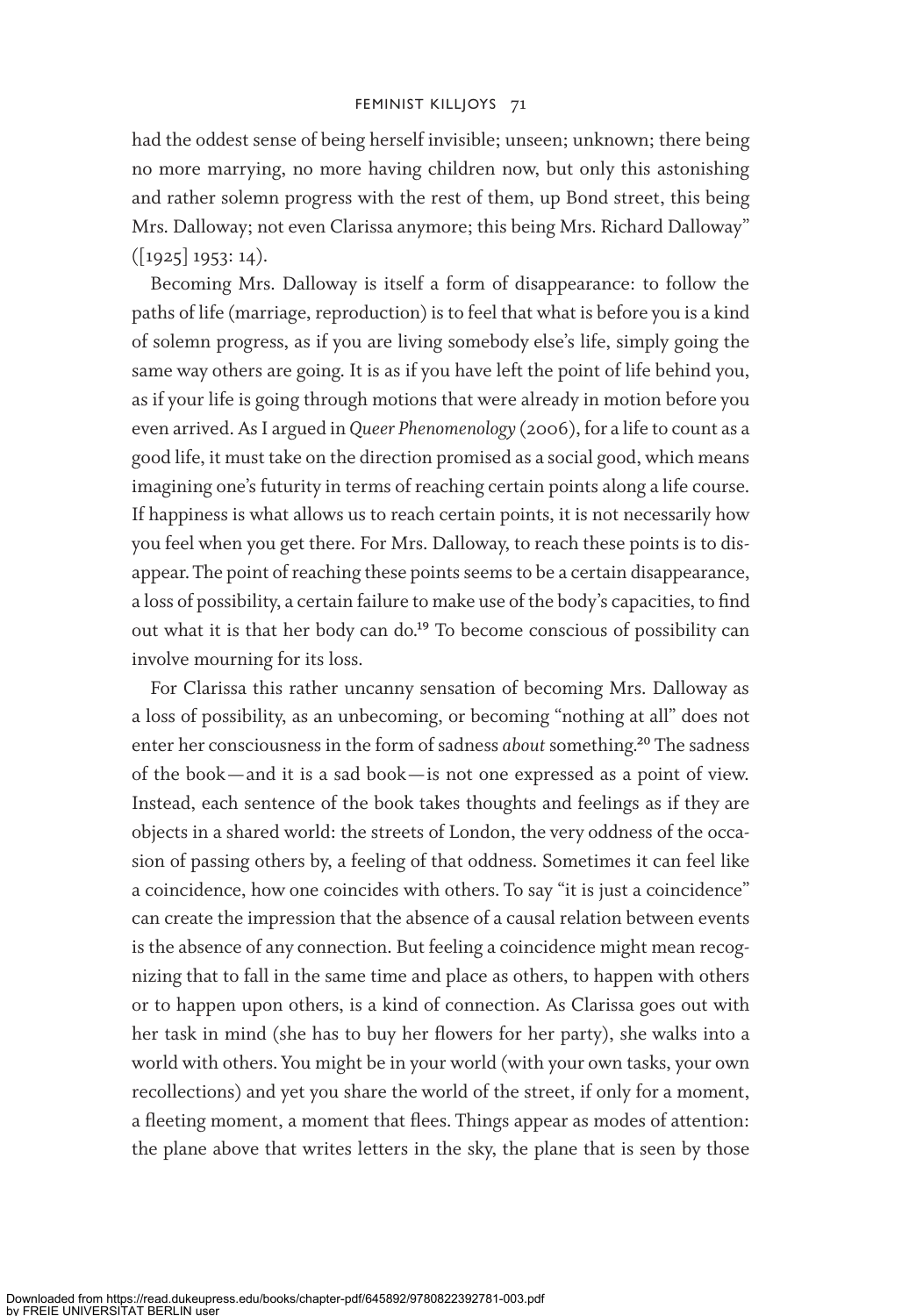who pass each other by. Questions unfold as shared questions: What letter is that? What word is that? "'What are they looking at?' said Clarissa Dalloway" (42). It is as if the mere direction of a glance is enough to create a shared world. Although each brings to the street a certain kind of moodiness, a preoccupation with this or with that, the street itself can become moody, when an object grabs attention, like the plane that creates words in the sky above, although for each person who looks up, what is seen might be quite different.

If unhappiness becomes a collective impression, then it too is made up of fragments that only loosely attach to points of view. In particular, the proximity between Mrs. Dalloway and the character Septimus is what allows unhappiness to be shared even if it is not passed between them; two characters who do not know each other, though they pass each other, but whose worlds are connected by the very jolt of unhappiness. We have the immanence of the shock of how one person's suffering can have an effect on the life world of another. Septimus suffers from shell shock; and we feel his feelings with him, the panic and sadness as the horror of war intrudes as memory. His suffering brings the past into the time of the present, the long time of war, its persistence on the skin as aftermath, its refusal of an after. To those who observe him from a distance, those who share the street on this day, he appears as a madman, at the edge of respectable sociality, a spectacle. To encounter him on the street, you would not know the story behind his suffering. To be near to suffering does not necessarily bring suffering near.

Clarissa and Septimus, as characters who do not meet, thus achieve an odd intimacy: the not-just-private suffering of the housewife and the not-quitepublic suffering of the returned soldier are interwoven. Importantly, their sadness is proximate but not contagious. They do not catch sadness from each other; their sadness is what keeps alive histories that are not shared, that cannot be shared, as they pass by on the street. And yet something is shared, perhaps those very things that cannot simply be revealed. Clarissa, thinking of her "odd affinities" with strangers "she had never spoken to," sits on the bus and wonders whether the "unseen part of us" might provide a point of attachment to others and might even be how we survive through others, "perhaps perhaps" (231–32).

It is Septimus's wife, Rezia, whose musings reflect most directly on the difficulty of experiencing emotions that are simply revealed to proximate others. Rezia is so anxious to reveal her own unhappiness that she "almost felt some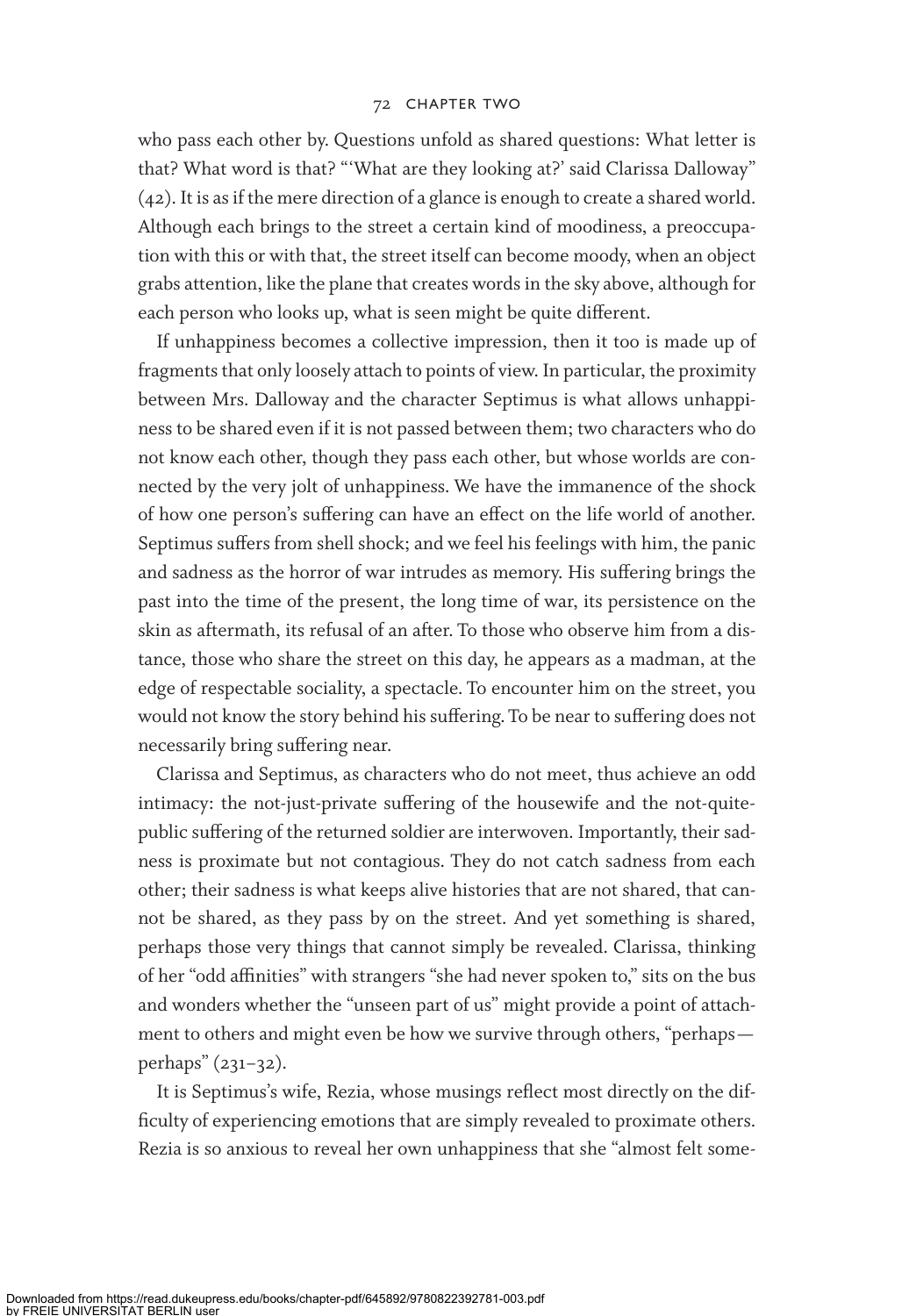times that she must stop people in the street, if they looked like good, kind, kind people just to say to them 'I am unhappy'" (125). She is conscious of how her feelings and Septimus's feelings cannot simply be revealed to passers by: "was there, after all, anything to draw attention to them, anything to make a passer-by suspect here is a young man who carries in him the greatest message in the world, and is, moreover, the happiest man in the world, and the most miserable?" (126). To inhabit a feeling world does not create a world out of feeling.

Much of the novel is about an event that will happen. For Mrs. Dalloway is planning a party. To some feminist readers, the preoccupation with the party makes the book disappointing. Simone de Beauvoir reads Mrs. Dalloway's enjoyment of parties as a sign that she is trying to turn her "prison into glory," as if as a hostess she can be "the bestower of happiness and gaiety" ([1949] 1997: 554). For de Beauvoir, the gift of the party turns quickly into duty; such that Mrs. Dalloway, "who loved these triumphs, these semblances," still "felt their hollowness" (555). For Kate Millett, Mrs. Dalloway is a rather disappointing figure; she exposes Woolf's failure to turn her own unhappiness into a politics: "Virginia glorified two housewives, Mrs. Dalloway and Mrs. Ramsey, recorded the suicidal misery of Rhoda in *The Waves* without ever explaining its causes" (1970: 37). We might say that it is because Mrs. Dalloway is planning a party that we do not have much revealed about her unhappiness, other than the sadness of recalling lost intimacies with Peter and with Sally, who both turn up, unexpectedly during her day, in a way, it is implied, that does not just happen but bears some relation to Mrs. Dalloway's own thoughts: "all day she had been thinking of Bourton, of Peter, of Sally" (280). Such lost intimacies become lost possibilities, hints of a life she might have lived, if things had not turned out the way they did.

If Mrs. Dalloway is distracted from the causes of unhappiness by the party (and we can have some sympathy with the necessity of distractions), the party is also the event in which unhappiness comes to life. For Mrs. Dalloway, her party is life; it is how she can make things happen; it a gift, a happening (185). What happens? That this question is a question is a preservation of the gift. And something does happen. For it is in the party that Septimus's life "touches" Mrs. Dalloway most directly. It touches her through death. Lady Bradshaw says to her: "'Just as we were starting, my husband was called up on the telephone, a very sad case. A young man (that is what Sir William is telling Mr. Dallo-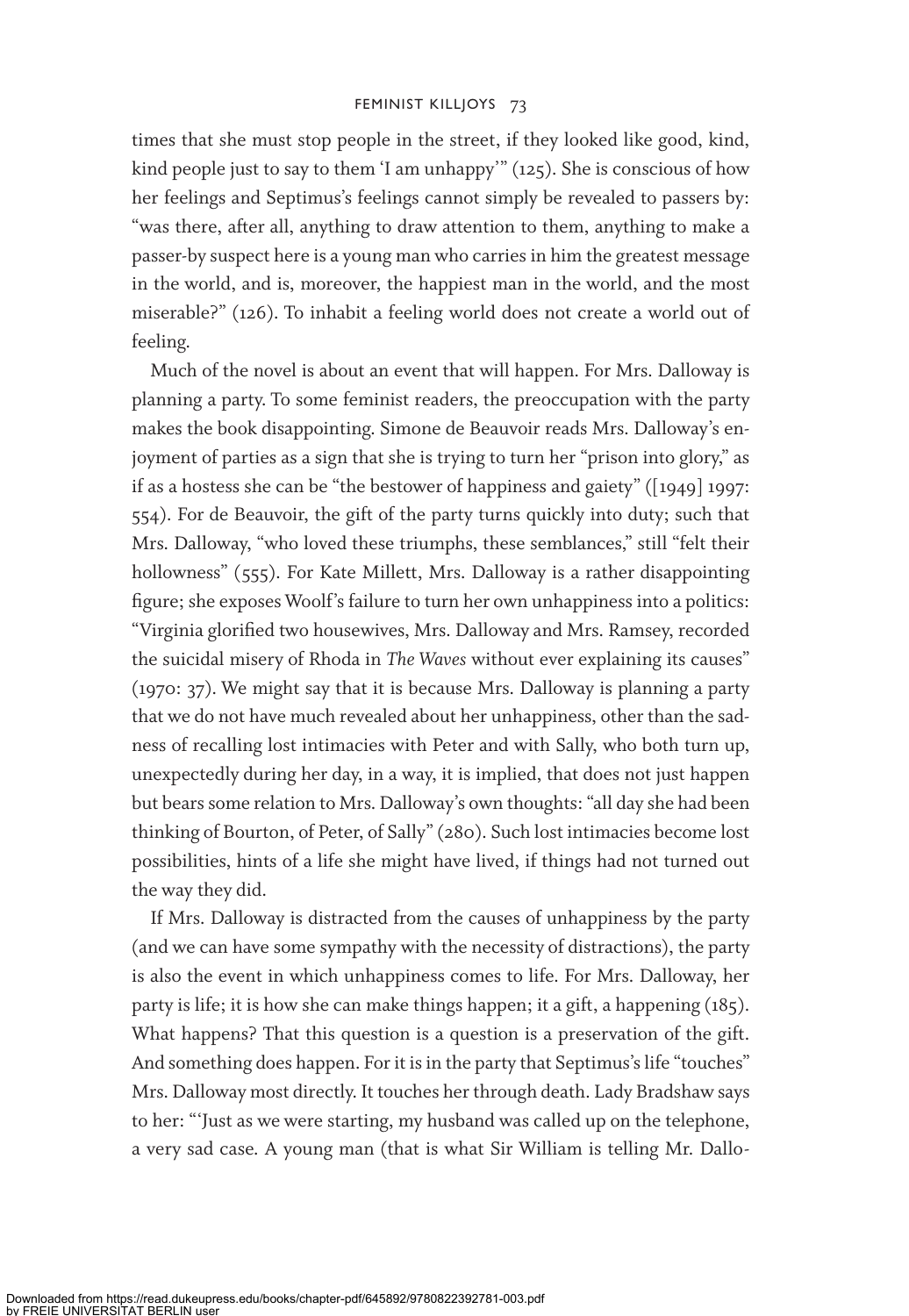way) had killed himself. He had been in the army.' Oh! Thought Clarissa, in the middle of my party, here's death, she thought" (279). In the middle of the party, words accumulate as a narrative, telling the story of a death. A young man kills himself, and the death itself (and not just the narrating of the death) takes place in the middle of the party, in the middle of the life of the party. The soul of the party is death. The reader has already read about this death; we have witnessed it. Now, we witness the ripples of this death; how it acquires a life of its own, how it takes place somewhere in the middle. For Mrs. Dalloway, this death becomes something to imagine, to bring to life by thought:

What business had the Bradshaws to talk of death at her party? A young man had killed himself. And they talked of it at her party—the Bradshaws, talked of death. He had killed himself—but how? Always her body went through it first, when she was told, suddenly, of an accident; her dress flamed, her body burnt. He had thrown himself from a window. Up had flashed the ground; through him, blundering, bruising, went the rusty spikes. There he lay with a thud, thud, thud in his brain, and then a suffocation of blackness. So she saw it. But why had he done it? And the Bradshaws talked of it at her party!

She had once thrown a shilling into the Serpentine, never anything more. But he had flung it away. They went on living (she would have to go back; the rooms were still crowded; people kept on coming). They (all day she has been thinking of Bourton, of Peter, of Sally), they would grow old. A thing there was that mattered; a thing, wreathed about with chatter, defaced, obscured in her own life, let drop every day in corruption, lies, chatter. This he had preserved. Death was defiance. Death was an attempt to communicate; people feeling the impossibility of reaching the centre which, mystically, evaded them; closeness drew apart; rapture faded; one was alone. There was an embrace in death.  $(280 - 81)$ 

Septimus's death becomes a question that takes Mrs. Dalloway away from the party; she attends to his death, wonders about it; she becomes a retrospective witness even though she was not and could not have been there. The shudder: the sounds of it; the thud, thud, thud of it; the ground that flashes; the rusty spikes. His death becomes material, becomes fleshy through her thoughts. His death announces not only that sadness can be unbearable but that we don't have to bear it, that you can fling it away. And in this moment, when death intervenes in the life of the party, life becomes chatter, becomes what goes on,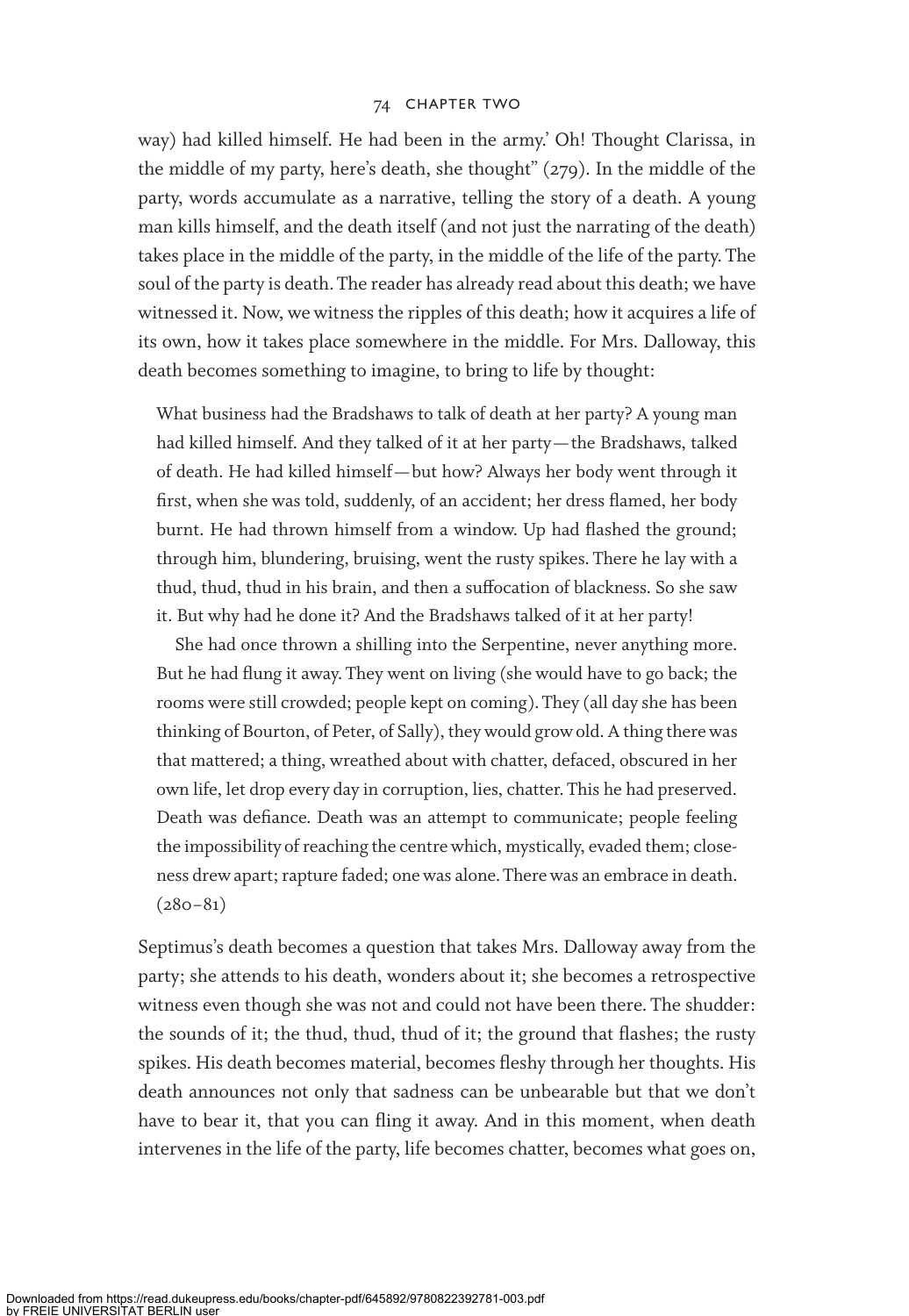"they went on living," what comes and goes, "people kept on coming." Death comes to embody the suffering that persists when life becomes chatter.

What is striking about Mrs. Dalloway is how suffering has to enter her consciousness from the edges, through the arrival of another, another who is an intruder, who has not been invited to the party. It is the suffering of an intruder that exposes the emptiness of life's chatter. Suffering enters not as selfconsciousness—as a consciousness of one's own suffering—but as a heightening of consciousness, a world-consciousness in which the suffering of those who do not belong is allowed to disturb an atmosphere. Even when unhappiness is a familiar feeling, it can arrive like a stranger, to disturb the familiar or to reveal what is disturbing in the familiar.

The arrival of suffering from the edges of social consciousness might teach us about the difficulty of becoming conscious of suffering or teach us about our own resistances to recognizing those seemingly "little" uneasy feelings of loss or dissatisfaction *as* unhappiness with one's life. The party might expose the need to keep busy, to keep going in the face of one's disappearance. So much sadness revealed in the very need to be busy. So much grief expressed in the need not to be overwhelmed by grief. It is hard labor just to recognize sadness and disappointment, when you are living a life that is meant to be happy but just isn't, which is meant to be full, but feels empty. It is difficult to give up an idea of one's life, when one has lived a life according to that idea. To recognize loss can mean to be willing to experience an intensification of the sadness that hopefulness postpones.<sup>21</sup>

To inherit feminism can mean to inherit sadness. There is sadness in becoming conscious not only of gender as the restriction of possibility, but also of how this restriction is not necessary. After all, we have inherited the book *Mrs. Dalloway*; we have passed the book around, and the book itself has passed into other cultural forms.22 Take the film *The Hours* (2002, dir. Stephen Daldry), based on Michael's Cunningham's novel *The Hours* (1998), which takes its title from Woolf's original title for *Mrs. Dalloway*. *The Hours* places three generations of women alongside each other and follows their life on a single day: we have a fictionalized account of a day in the life of Virginia Woolf (Nicole Kidman); of Laura Brown (Julianne Moore), an unhappy housewife living in the 1950s as she bakes a cake and reads *Mrs. Dalloway*; and of Clarissa Vaughan (Meryl Streep), who is organizing a party like Mrs. Dalloway, this time for her former lover and friend Richard (Ed Harris), who is dying of AIDS .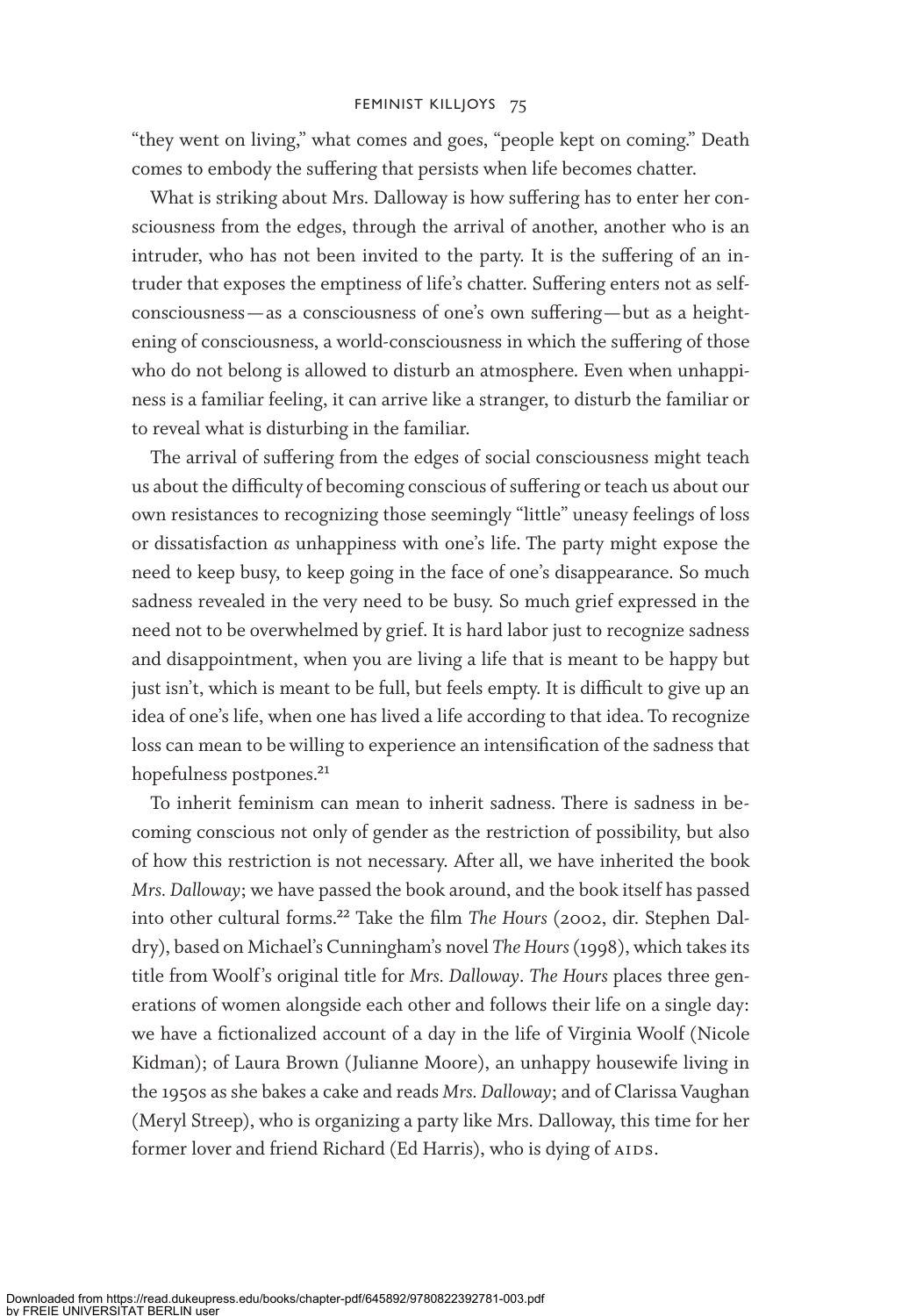*Mrs. Dalloway* the novel is inherited by *The Hours* in multiple ways; we inherit the lost name of the book, the book itself. *The Hours* also mimics the book: following its orientation, its directionality in time, by depicting a whole life in a single day. The film attends closely to gestures which bind each generation to the figure of Mrs. Dalloway: Clarissa, for instance, begins her day by saying she will get the flowers for the party. The gestures or tasks of the everyday become forms of inheritance.

I want to focus in particular on Laura Brown, the unhappy 1950s housewife. She is reading *Mrs. Dalloway*, and we hear the voice of Virginia Woolf as she has been evoked by the film, and the voice travels over time, as a trace of a history that is not gone, of a past that lingers. Laura longs to read the book. She caresses the book; she wants to stay in bed with it; she wants to keep reading, to read more and more. Her desire for the book is also her desire not to be in her life, to be suspended from its time and rhythms: she wants to spend time with the book to avoid spending time with her husband and child.

It is a day, one day. It is her husband's birthday; but Laura wants to say in bed with the book; we imagine that she wants to be in bed with Virginia. Later, when her husband has gone, her friend Kitty arrives and asks her about the book. Laura talks of Mrs. Dalloway, as if she was co-present, as if she shares the same space, the same world. She says of Mrs. Dalloway, "Because she is confident everyone thinks she is fine. But she isn't." To be confident is to convince the world of a happiness that does exist; it is to pass as happy with what does exist. You work to support the belief that everything is fine—when it isn't. The story of *Mrs. Dalloway* becomes Laura's description of her own present, what surrounds her, her life world. She identifies with Mrs. Dalloway through suffering, by sharing her grief, as a grief that is not revealed, as if to say: like you, I am not fine, like you, my life is about maintaining the appearance of being fine, an appearance which is also a disappearance.

What happens when domestic bliss does not create bliss? Laura tries to bake a cake. She cracks an egg. The cracking of the egg becomes a thematic gesture throughout the film, connecting the domestic labor of women over time. To bake a cake ought to be a happy endeavor, a labor of love. Instead, the film reveals a sense of oppression that lingers in the very act of breaking the eggs. If, as I suggested in the last chapter, happiness creates its own horizon, as a horizon of likes, then it is possible to be surrounded by likes that are not your own, and by promises that haunt you in their emptiness. Not only do such objects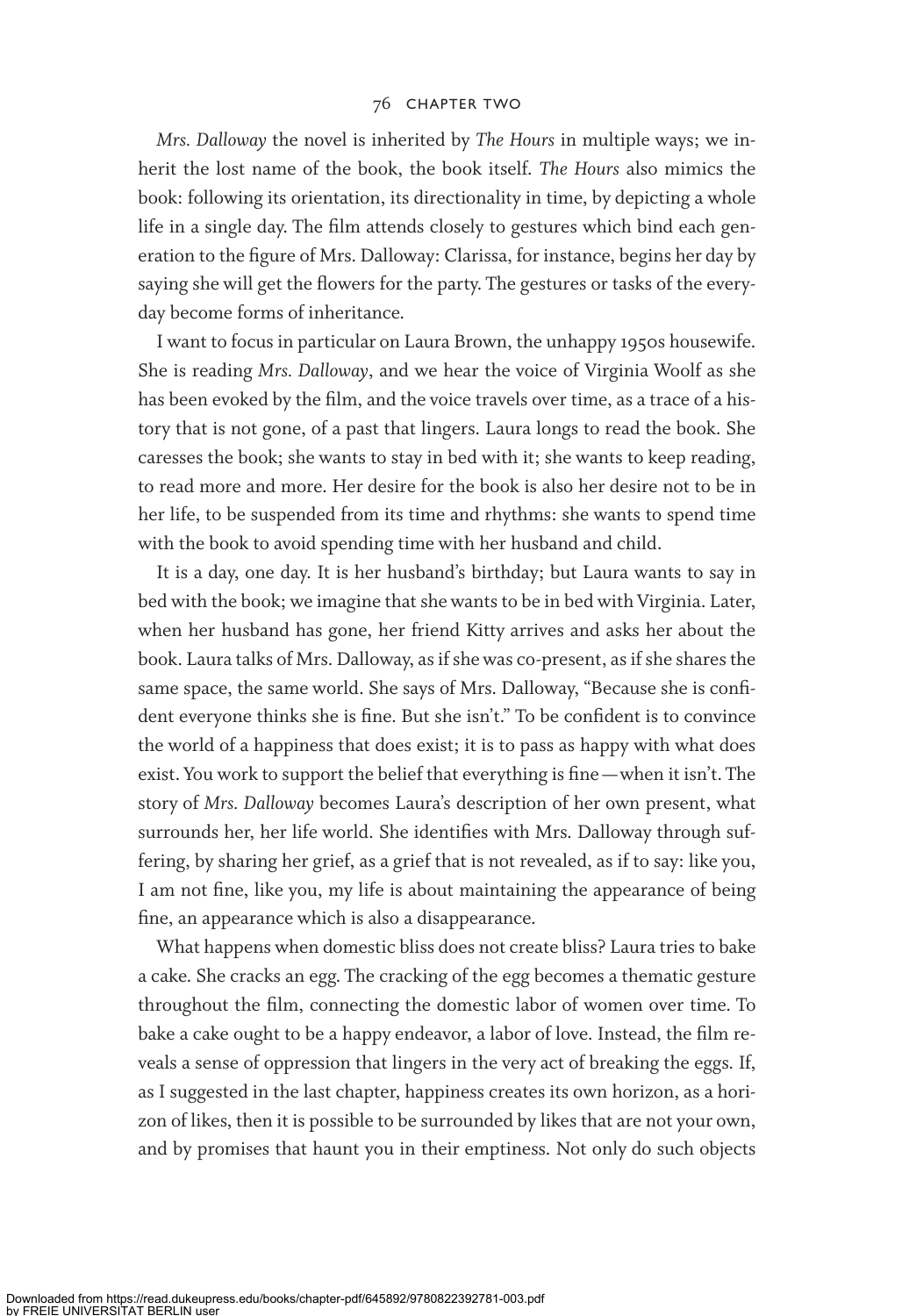## FEMINIST KILLJOYS 77

not cause your happiness but they may remind you of your failure to be made happy; they embody a feeling of disappointment. The bowl in which you crack the eggs waits for you. You can feel the pressure of its wait. The empty bowl feels like an accusation. Feminist archives are full of scenes of domesticity in which domestic objects, happy objects, become alien, even menacing.

In one very poignant scene in *The Hours*, when Laura's family gathers around the table, having their own party with the cake she has finally baked, the promise of happiness is evoked. Her husband is telling their child the story of how they met. He says: "I used to think about bringing her to this house. To a life, pretty much like this. And it was the thought of the happiness, the thought of this woman, the thought of this life, that's what kept me going. I had an idea about our happiness." As he speaks, tears well in Laura's eyes. Her sadness is with his idea of happiness, with what keeps him going, and the world it creates for her. Laura explains to Clarissa at the end of the film how she came to leave her husband and child: "It would be wonderful to say that you regretted it; it would be easy. But what does it mean? What does it mean to regret when you had no choice? It is what you can bear. There it is. No one is going to forgive me. It was death. I choose life." A life premised on "an idea about our happiness," for Laura, would be unbearable. Such happiness would be death. She does not leave this life for happiness. She leaves this happiness for life.

We might say, why not leave his happiness for another kind of happiness, a happiness that could be called her own? Couldn't we understand the creativity of feminism, its potentiality for generating new horizons, as giving us alternative ideas of happiness? Perhaps what is revealed in Laura's sadness is how happiness is saturated by its own history becoming too hard to separate from an idea, from an idea her husband has for her. For Laura, to leave happiness is to leave everything behind her; it is to cause unhappiness for those who are left behind, an unhappiness which is inherited by her child, who, we learn by the end of the film, is Richard. And it is Clarissa who in *The Hours* cares for Richard and attends to his unhappiness, who has to pick up the pieces of the happiness that Laura has shattered. Clarissa: who ends up (like Mrs. Dalloway) organizing a party for her friend, worrying (like Mrs. Dalloway) that her parties are trivial. Clarissa (like Mrs. Dalloway) tries desperately not to be sad; to use the happy occasion of the party, its celebration of Richard's award of the Carrouthers Prize for poetry, to stop herself thinking about the sadness of his imminent death; to avoid being overwhelmed by grief.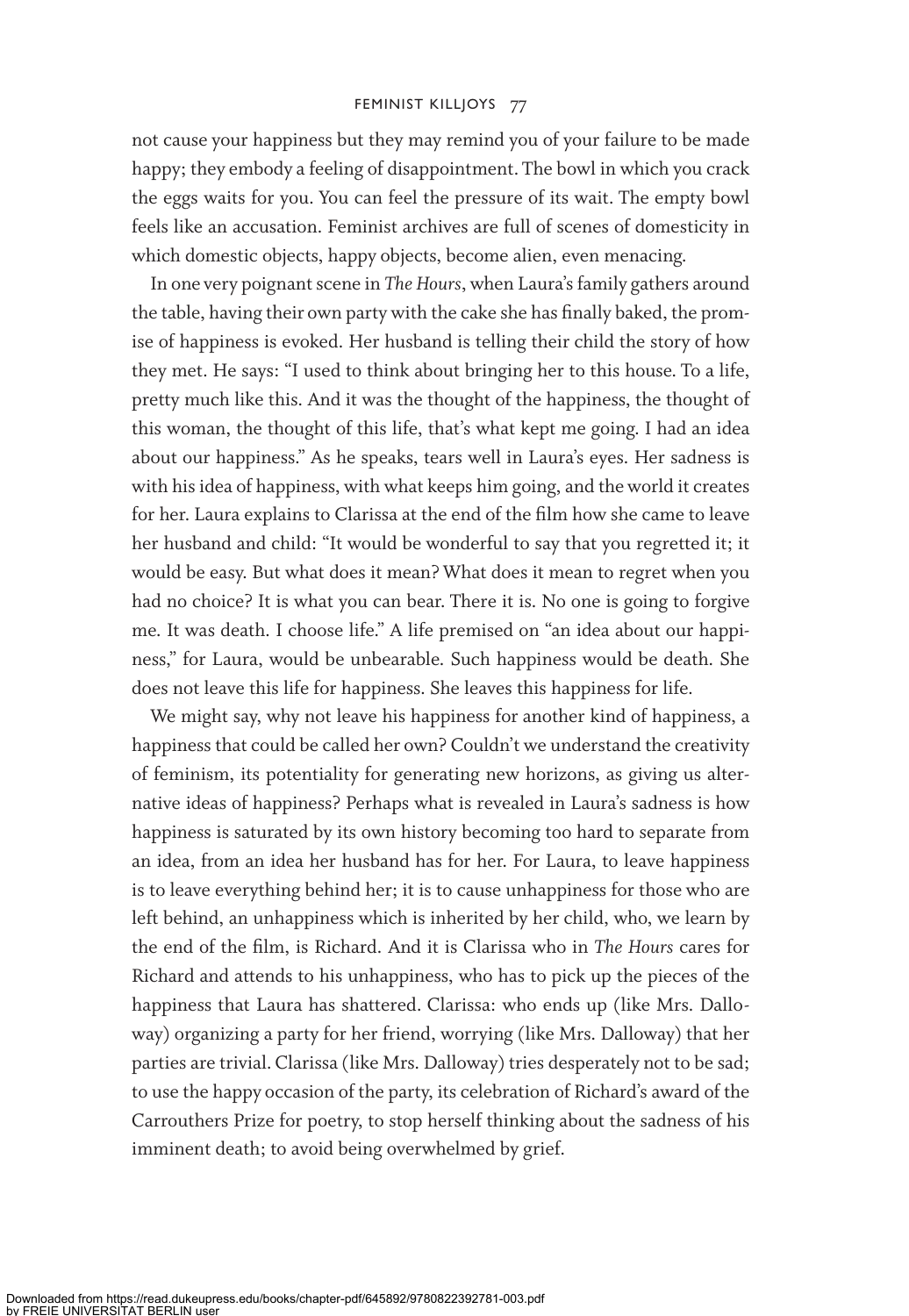The film might in its dramatization of the unhappiness caused by Laura, the woman who cannot bear the idea of happiness, withdraw its sympathy from her plight. I think it does. Perhaps we can learn from this withdrawal of sympathy. If the one who leaves happiness must cause unhappiness to those who are left behind, then she must refuse to be sympathetic: she must not return feeling with like feeling (happiness with happiness, love with love) if she is to escape from the very obligation to return. In other words, to give up happiness is to become unsympathetic. That Laura's act is only narratable as extreme, even as violence, as the cause of suffering that cannot be repaired, shows us just how hard it can be to give up on the idea of happiness because that idea is also bound up with the impulse to care for the happiness of others. There are, I think we know, many who stay in situations of unhappiness out of fear of causing unhappiness, out of fear of losing sympathy, of becoming unsympathetic.

It is hard to leave happiness for life. There is always a gap between becoming conscious of what is lost by living according to an idea of happiness and being able to leave happiness for life, a gap where things happen, where lives are lived and lives are lost. Not only is there sadness in recognizing gender as the loss of possibility but there is also the sadness of realizing that recognizing such loss does not necessarily make things possible.23 After all, Clarissa in *The Hours* spends her time, as does Clarissa in *Mrs. Dalloway*, caring for the happiness of Richard: it is her relationship with Sally that suffers, which does not have her attention.24 Perhaps the film teaches us that Clarissa's unhappiness is both her inheritance from Mrs. Dalloway and her failure to inherit from Laura, from Laura's act of rebellion, rather than being what she catches from Richard, as the child Laura left behind.<sup>25</sup> In the end it is Clarissa's daughter who is sympathetic toward Laura. We learn from this intergenerational sympathy: perhaps it takes more than one generation to reproduce a feminist inheritance, where we can acquire sympathy (maybe a sympathy for affect aliens or an alien sympathy) toward those whose acts are publicly remembered without sympathy, as causing unhappiness to others.

To leave happiness for life is to become alive to possibility. The concept of feminism as "becoming alive" was crucial to second wave feminism even in the mode of its critique of the happy housewife, which seems at one level to deposit feminist hope in happiness. In *The Feminine Mystique*, for instance, Friedan recognizes that some women may be happy as housewives—by saying this, she also implies that making women happy is not the point of feminism.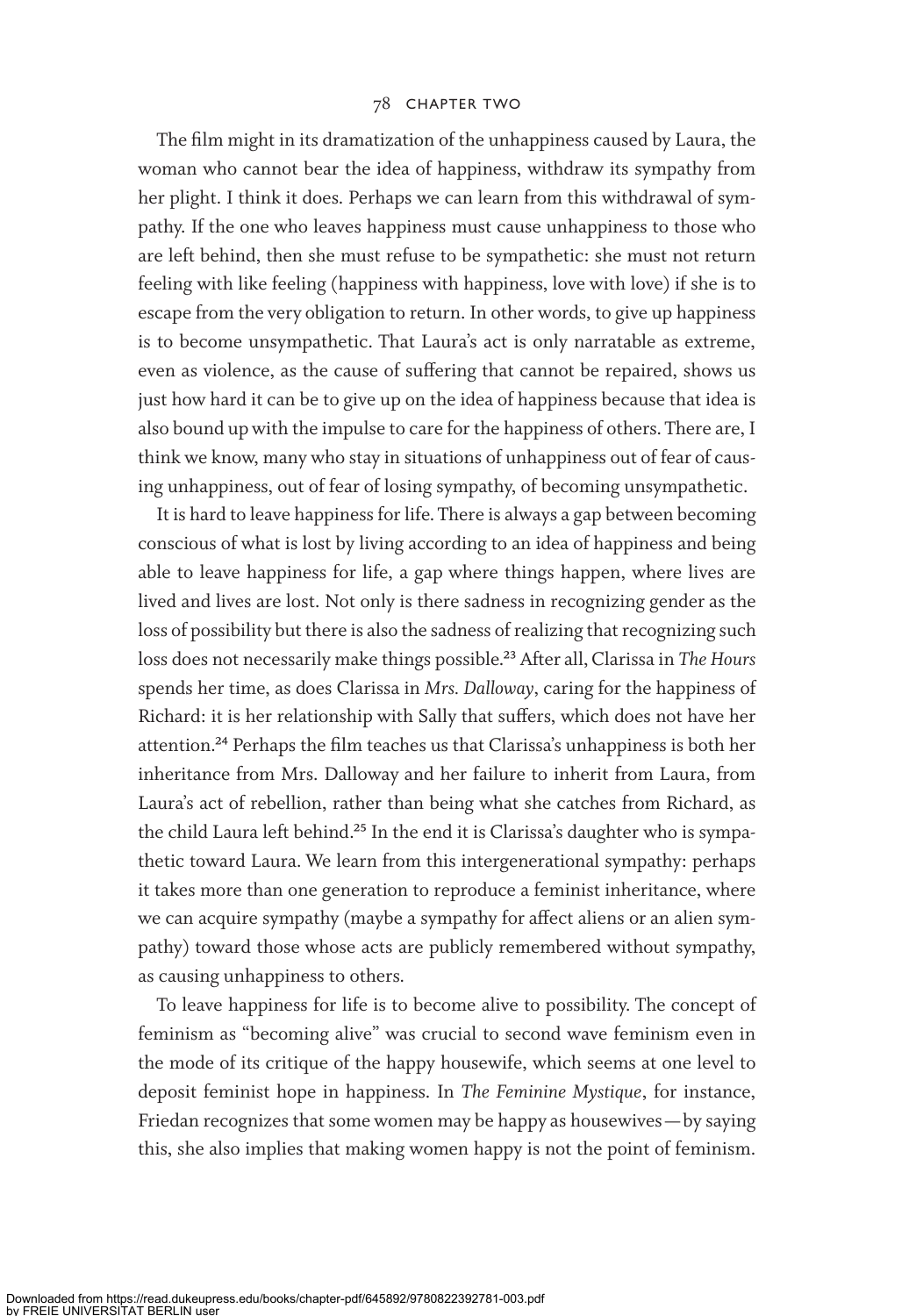## FEMINIST KILLJOYS 79

As she argues, "Surely there are many women in America who are happy at the moment as housewives, and some whose abilities are fully used in the housewife role. But happiness is not the same thing as the aliveness of being fully used" (1965: 223–24). The concept of aliveness is held up as an alternative social value to happiness. Indeed, Friedan argues that women who can fit the image of the happy housewife are the ones who are more likely to adjust to this role and who then give up—without any conscious act of sacrifice—other opportunities for "finding yourself" (310). Behind this argument is a critique of the concept of adjustment, how happiness demands adjusting your body to a world that has already taken shape. If we take the shape of what is given (which depends on being able to take this shape), we experience the comfort of being given the right shape. As Charlotte Perkins Gilman argued, "Comfort and happiness are very likely a matter of prolonged adjustment. *We like what we are used to*" ([1903] 2002: 8; emphasis added). What lies behind this adjustment is the loss of other possible ways of living, a loss that must remain unmourned if you are to stay well-adjusted. To even recognize such loss is to mourn, which is why it can be easier to avoid recognition. Feminist subjects in refusing to be welladjusted not only mourn the losses but in mourning open up other possibilities for living, as openings that we inherit over generations.

# Consciousness and Racism

Our feminist archive teaches us about unhappiness and what it can do. Feminism involves a sociality of unhappiness not only by generating talk about the collective nature of suffering that is concealed and reproduced by the figure of the happy housewife (which is perhaps how we could consider consciousnessraising) but also through passing books around. To inherit unhappiness through the circulation of books is not necessarily to inherit the same thing. It is not simply that feminism coheres around the inheritance of books such as *Mrs. Dalloway*, which offer alternative forms of consciousness of the world in their narration of gender as loss. After all, if we were to assume feminist consciousness took the form of consciousness of gender as the restriction of possibility, then we would be excluding other kinds of political consciousness from our idea of feminism. Black feminists have had a lot to say, after all, about happiness as a political myth that does things, writing not from the point of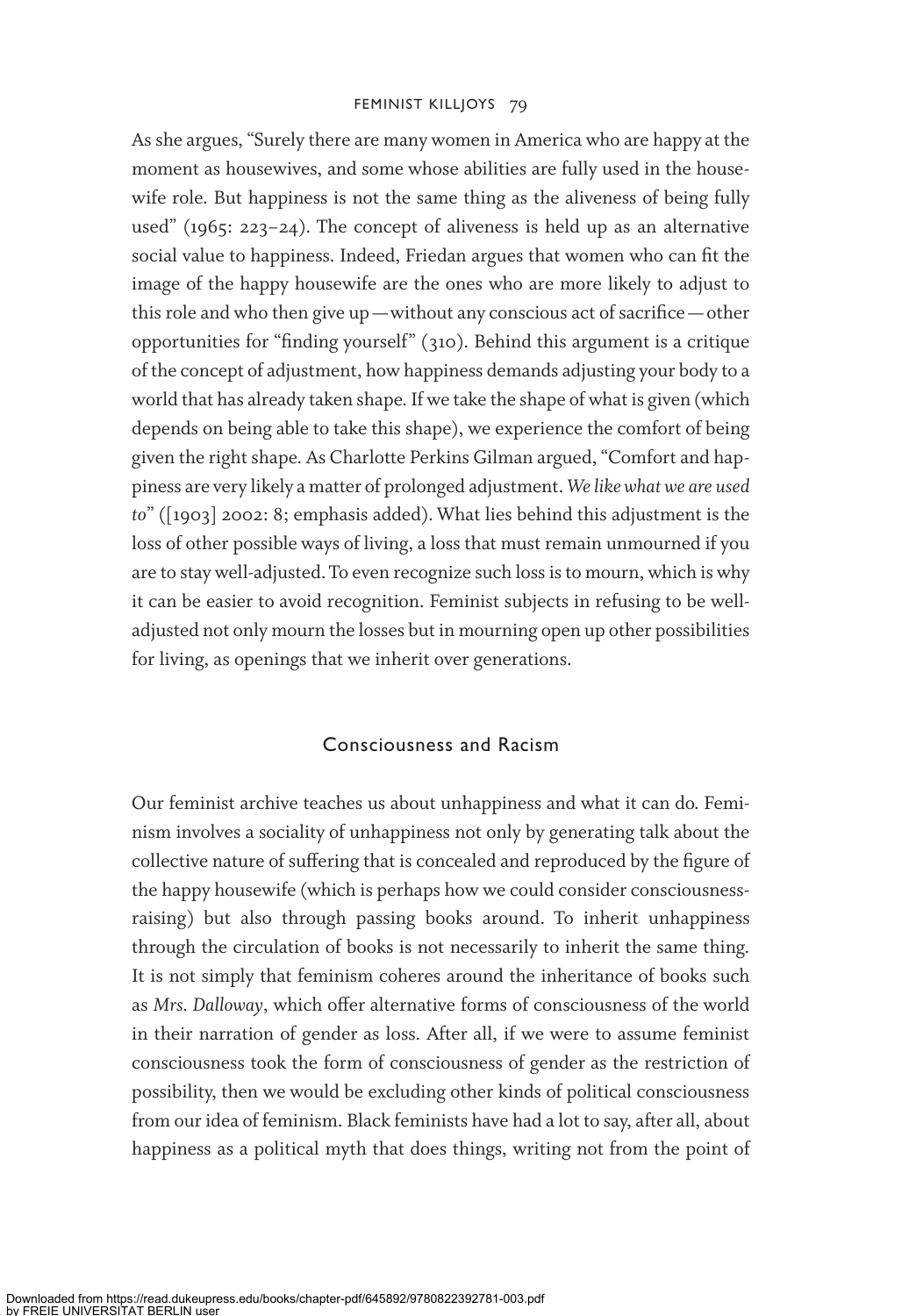view of those who should be happy because they have what promises happiness but instead of those who are already imagined as being unhappy, as lacking the very qualities and attributes that would make a life good.

Consider Toni Morrison's *The Bluest Eye*, which offers us a very different account of unhappiness than that found in the unhappy housewife novels, though it also critiques the idea of the happy family. *The Bluest Eye* begins its critique of the happy family by sentencing it to death: "Here is the house. It is green and white. It has a red door. It is very pretty. Here is the family. Mother, Father, Dick and Jane live in the green-and-white house. They are very happy" ([1970] 1979: 1). By taking the punctuation out of the sentence until it becomes "hereisthehouseitis" (2), the picture-book story becomes nonsense, becomes gabble. To disturb the promise of happiness, which has become literalized, such that happiness is "in house" requires disturbing the very technologies through which we make sense.

The novel tells the story of a family that deviates from the social ideal, that cannot be the "they are very happy" of the picture book. This family is not white, not middle class, where "being not" means being unhappy. Unhappiness becomes a kind of want. In this novel, the family is narrated as wanting, as lacking the qualities or attributes that would make for a good or happy life. Most powerfully, the novel describes the discourses of happiness in terms of the conflation of whiteness with beauty and virtue: the happy ones are blue eyed, the blue-eyed ones are beautiful ones, the beautiful ones are the good ones, the good ones are the happy ones. The "not family," the Breedloves are the ugly ones, as if their ugliness is a curse: "You looked at them and wondered why they were so ugly; you looked closely and you could not find the source" (28). For some, deviation from the happiness scripts is itself an inheritance; you inherit unhappiness by not being the blue-eyed ones, as if "the master had said, 'you are Ugly people'" (28). The evocation of the master is the evocation of the history of slavery. Unhappiness becomes an inheritance of the violence of history.

The story of the novel is the story of what happens to the Breedloves, violence, despair, and misery being what follows being not. The novel offers us different narrators, beginning with the sisters Claudia and Frieda, before switching to the Breedloves: the mother Pauline, the father Cholly, and their daughter Pecola. In a way, the novel is the story of the unhappiness inherited by Pecola, who is raped by her father and who loses her child, an unwanted black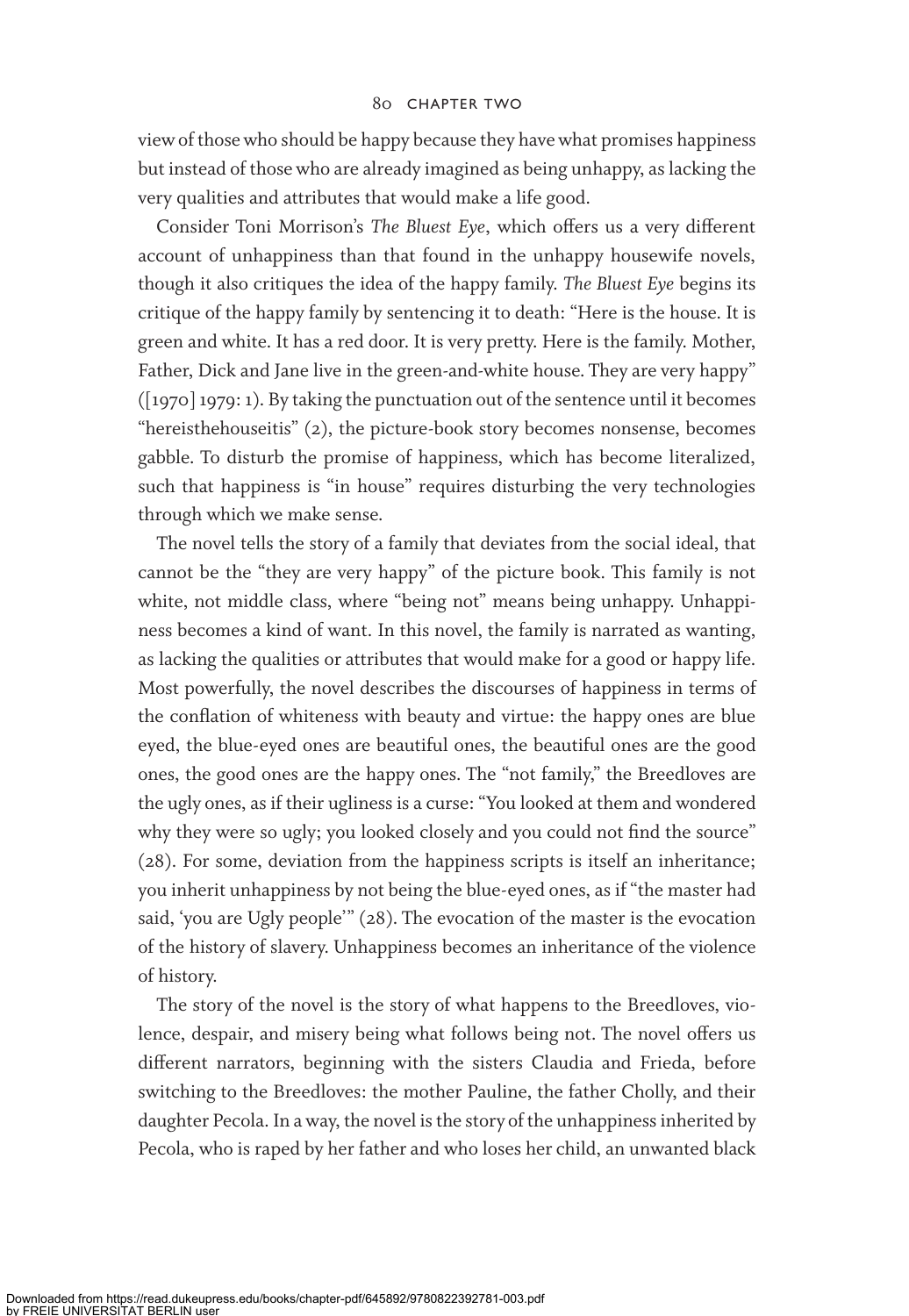# FEMINIST KILLJOYS 81

baby conceived through violence, in a miscarriage. We first witness Pecola's unhappiness in the opening passage written from the point of view of Claudia: "*So deeply concerned were we with the health and the safe delivery of Pecola's baby we could think of nothing but our own magic: if we planted the seeds, and said the right words over them, they would blossom and everything would be all right. It was a long time before my sister and I admitted to ourselves that no green was going to spring from our seeds. Once we knew, our guilt was relieved only by fights and mutual accusations over who was to blame. For years I thought my sister was right: it was my fault. I had planted them too far down in the earth. It never occurred to either of us that the earth might have been unyielding*" (3). I have described happiness as a technology of cultivation; of cultivating subjects "in the right way" so they will flourish. What is so powerful in this description is how much the failure to flourish is not the failure of care or orientation but the failure of the earth to yield. For some, the earth is unyielding, unable to provide the soil in which life can flourish. The unyielding earth provides the grounds of whiteness, as the restriction of life possibility, as giving life to some and not others.

Our first narrator, Claudia, learns to notice that this earth might be unyielding. Claudia expresses rage at the world that asks her to love in a certain way: "It had begun with Christmas and the gift of dolls. The big, the special, the loving gift was always a big, blue-eyed Baby Doll. From the clucking sounds of adults I knew that the doll represented what they thought was my fondest wish. . . . which were supposed to bring me great pleasure, succeeded in doing quite the opposite. . . . Traced the turned-up nose, poked the glassy-blue eyes, twisted the yellow hair. I could not love it. But I could examine it to see what it was that all the world said was lovable. . . . I destroyed white baby dolls" (13– 15). By not experiencing pleasure in the right way, toward the right things, she must destroy things, transferring her hatred and rage from white baby dolls to white baby girls. To hate what is loved is to recognize your alienation from the beloved.26

In contrast, Pecola, in wanting happiness, wants what is attributed as the cause of happiness: the bluest eyes. For Pecola: "Long hours she sat looking in the mirror, trying to discover the secret of the ugliness, the ugliness that made her ignored or despised at school, by teachers and classmates alike. . . . It had occurred to Pecola some time ago that if her eyes, those eyes that held the pictures, and knew the sights—if those eyes of hers were different, that is to say, beautiful, she herself would be different" (34). In the following paragraph we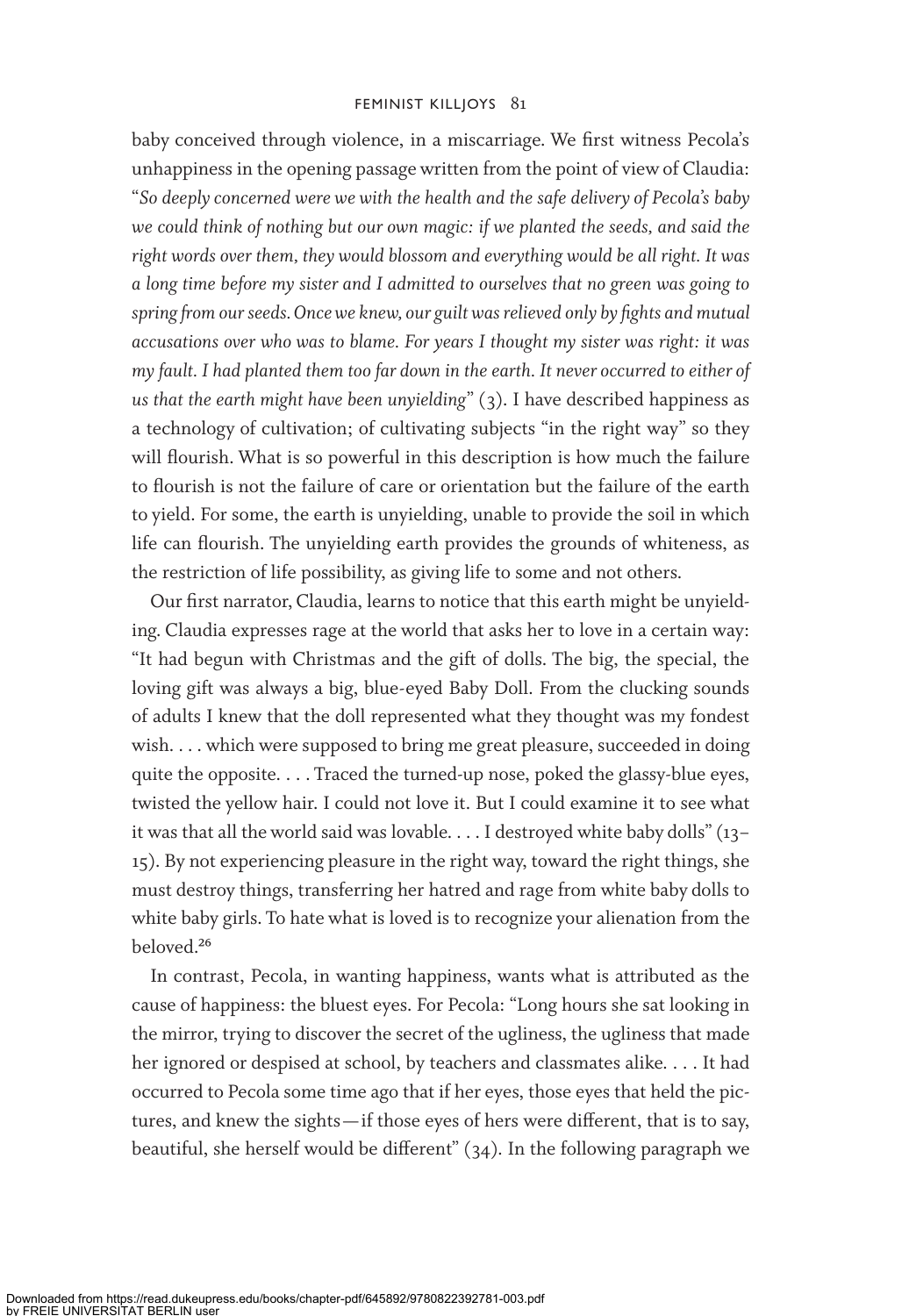return to the picture-book family: "*Pretty eyes. Pretty blue eyes. Big blue pretty eyes. Run, Jip, run. Jip runs. Alice runs. Alice has blue eyes. Jerry has blue eyes. Jerry runs. Alice runs. They run with their blue eyes. Four blue eyes"* (34). The desire for blue eyes is the desire not to be not white; the double negative does not amount to a positive.

This is a bleak novel, bleak as it shows us that the consequences of unhappiness can be more unhappiness.27 To be conscious of unhappiness is to be conscious of being "not," or of being "un," as lacking the qualities or attributes of happiness. To be not happy is to be not in the eyes of others, in the world of whiteness, which is the world as it coheres around white bodies. Consciousness of "being not" involves self-estrangement: you recognize yourself as the stranger. Note that consciousness is already worldly if you are the one whose arrival disturbs an atmosphere. To recognize yourself as the stranger is to become conscious of the violence directed toward you. Audre Lorde dramatizes how becoming conscious of being a stranger involves a retrospective renaming of apparently random events as racism:

Tensions on the street were high, as they always are in racially mixed zones of transition. As a very little girl, I remember shrinking from a particular sound, a hoarsely sharp, guttural rasp, because it often meant a nasty glob of grey spittle upon my coat or shoe an instant later. My mother wiped it off with the little pieces of newspaper she always carried in her purse. Sometimes she fussed about low-class people who had no better sense nor manners than to spit into the wind no matter where they went, impressing upon me that this humiliation was totally random. It never occurred to me to doubt her. It was not until years later once in conversation I said to her: "Have you noticed people don't spit into the wind so much the way they used to?" And the look on my mother's face told me that I had blundered into one of those secret places of pain that must never be spoken of again. But it was so typical of my mother when I was young that if she couldn't stop white people spitting on her children because they were Black, she would insist it was something else.  $(1982: 17-18)$ 

An event happens. And it happens again. The violence is directed from the white body to the black child, who receives that violence by shrinking, shrinking away from its sound. But the mother cannot bear to speak of racism and creates an impression that the violence is random. Racism is a pain that is hard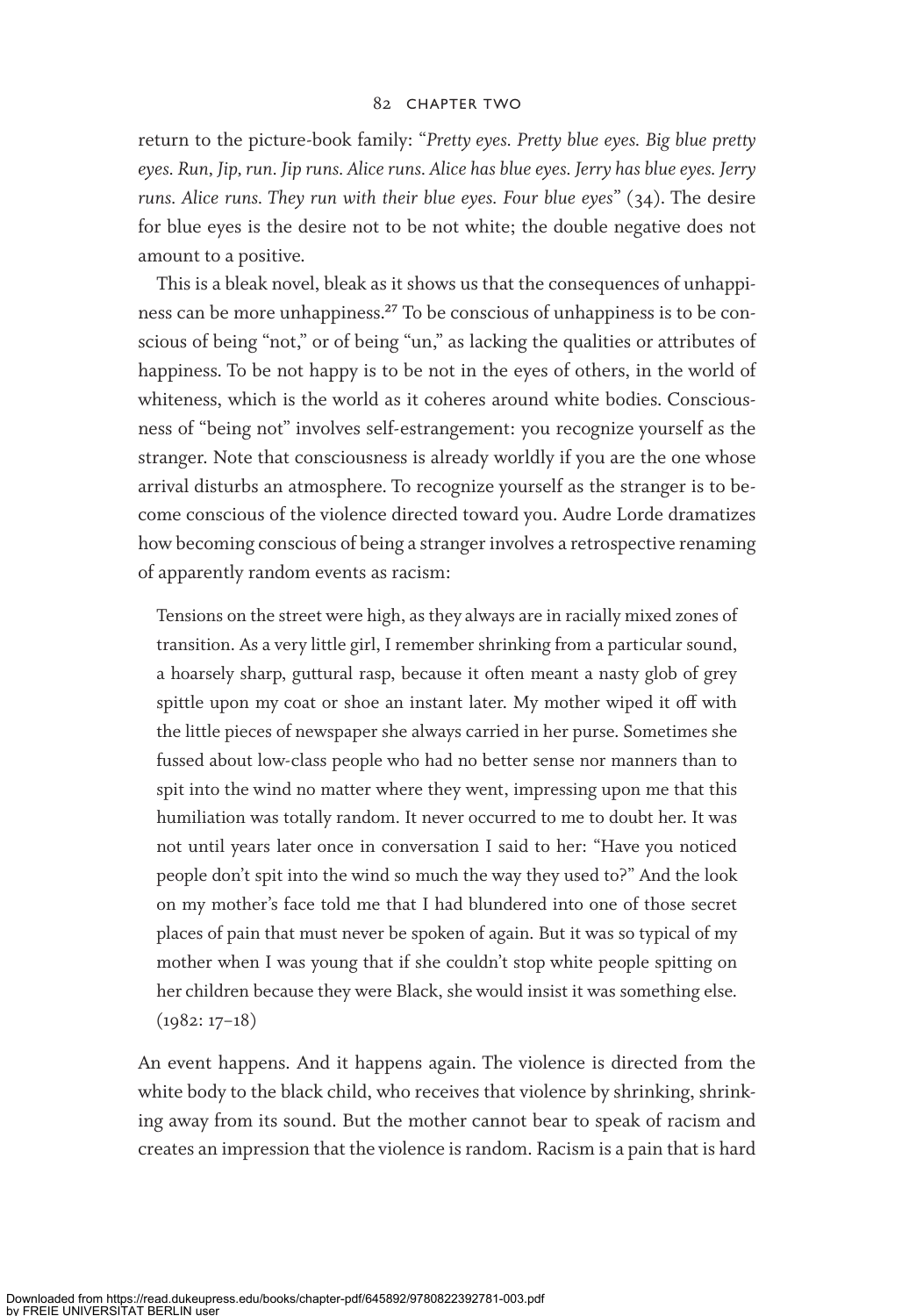# FEMINIST KILLJOYS 83

to bear. Consciousness of racism becomes retrospective, and the question of its timing does matter. You learn not to see racism as a way of bearing the pain. To see racism, you have to un-see the world as you learned to see it, the world that covers unhappiness, by covering over its cause. You have to be willing to venture into secret places of pain.

Some forms of "taking cover" from pain—from not naming the causes of pain in the hope that it will go away—are to protect those we love from being hurt, or even to protect ourselves from hurt, or are at least meant as a form of protection. If happiness does provide a way of "taking cover," it is not always offered to protect us from hurt. It can also work to conceal the causes of hurt or to make others *the cause of their own hurt*. In *The Cancer Journals*, Audre Lorde offers a powerful critique of the politics of happiness. She writes as a black lesbian feminist who is experiencing breast cancer: Lorde never refuses the power of "writing as" nor assumes it can abbreviate an experience. Faced with medical discourse that attributes cancer to unhappiness and survival or coping to being happy or optimistic, she suggests: "Looking on the bright side of things is a euphemism used for obscuring certain realities of life, the open consideration of which might prove threatening or dangerous to the status quo" (1997: 76). To obscure or to take cover by looking on the bright side is to avoid what might threaten the world as it is. Lorde moves from this observation to a wider critique of happiness as an obscurant: "Let us seek 'joy' rather than real food and clean air and a saner future on a liveable earth! As if happiness alone can protect us from the results of profit-madness" (76). Lorde suggests that the very idea that our first responsibility is for our own happiness must be resisted by political struggle, which means resisting the idea that our own resistance is a failure to be responsible for happiness: "Was I really fighting the spread of radiation, racism, woman-slaughter, chemical invasion of our food, pollution of our environment, the abuse and psychic destruction of our young, merely to avoid dealing with my first and greatest responsibility to be happy?" (77).28 I think Audre Lorde has given us the answer to her question.

We can now see how you can retrieve a model of false consciousness in critiquing claims to happiness. You would not be saying "you are wrong, you are not happy, you just think you are as you have a false belief." Rather you would be saying there is something false about our consciousness of the world; we learn not to be conscious, not to see what happens right in front of us. Happiness provides as it were a cover, a way of covering over what resists or is re-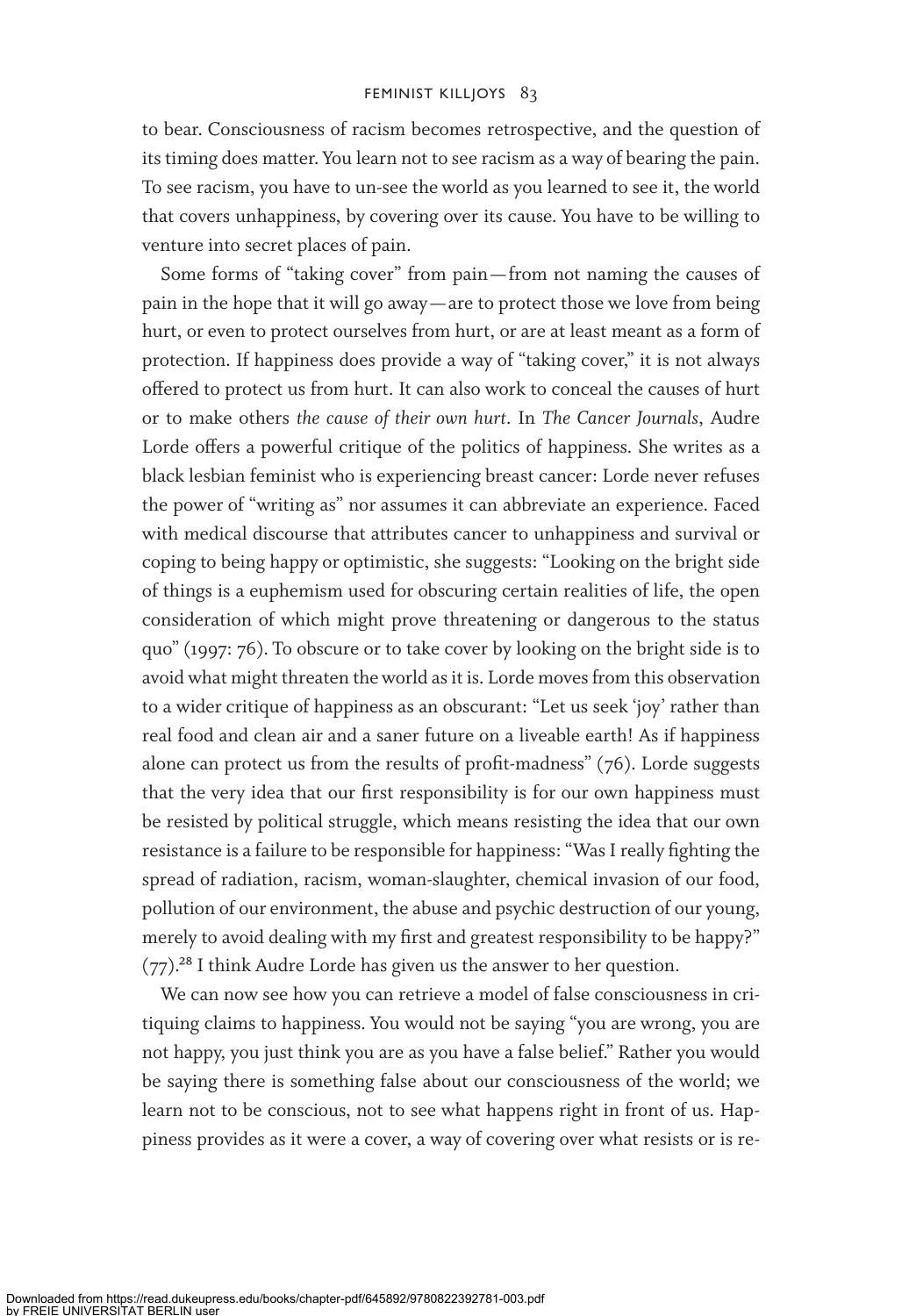sistant to a view of the world, or a worldview, as harmonious. It is not that an individual person suffers from false consciousness but that we inherit a certain false consciousness when we learn to see and not to see things in a certain way.29

Becoming conscious—refusing to take cover—is a form of political struggle. I have been thinking about the labor of becoming conscious of racism and what that does to how we inhabit and know the world. It is hard labor, for sure. I am speaking to a black feminist colleague about racism. We are just talking, recognizing each other, as you do, in how we recognize racism in those everyday encounters you have with people who can't handle it, the idea of it. That's what they always say, she says to me, that you always reduce everything to racism. Racism becomes your paranoia. Of course, it's a way of saying that racism doesn't really exist in the way you say it does. It is as if we had to invent racism to explain our own feeling of exclusion, as if racism provides us with a way of not being responsible for the places we cannot go. It is a form of racism to say that racism does not exist. We know this.

But I am thinking more about paranoia, and the good reasons for bad feelings. I guess the problem is that I do feel paranoid even if I know that this paranoia is reasonable. I do have a kind of paranoid anxiety about things that do and could happen. I am never sure, when x happens, whether x is about racism or is a result of racism. I am never sure. And because I am never sure, then x is lived as possibly about racism, as being what explains how you inhabit the world you do. Racism creates paranoia, that's what racism does. Whiteness is reproduced both by the fantasy of paranoia (it doesn't "really" exist) and by the effect of the fantasy of paranoia, which is to make us paranoid. Our feelings become its truth. And when we scream the truth, we are the sore points. Some people describe the struggle against racism as hitting your head against a brick wall. The wall keeps its place, so it is you that gets sore.

One of the best literary descriptions of how consciousness of racism puts you in a different world is offered in Andrea Levy's *Fruit of the Lemon* (1999). The novel tells the story of Faith Jackson, a black British girl whose parents migrated to England from Jamaica. She is getting along with her life, doing her own thing. She moves out of home, into a share house with her white friends. Her parents let her go: "'Ah Faith, what can we do with you? You just go your own sweet way,' my parents had decided a long time before. 'Your own sweet way'" (19). I will return to this idea of the children of immigrant families being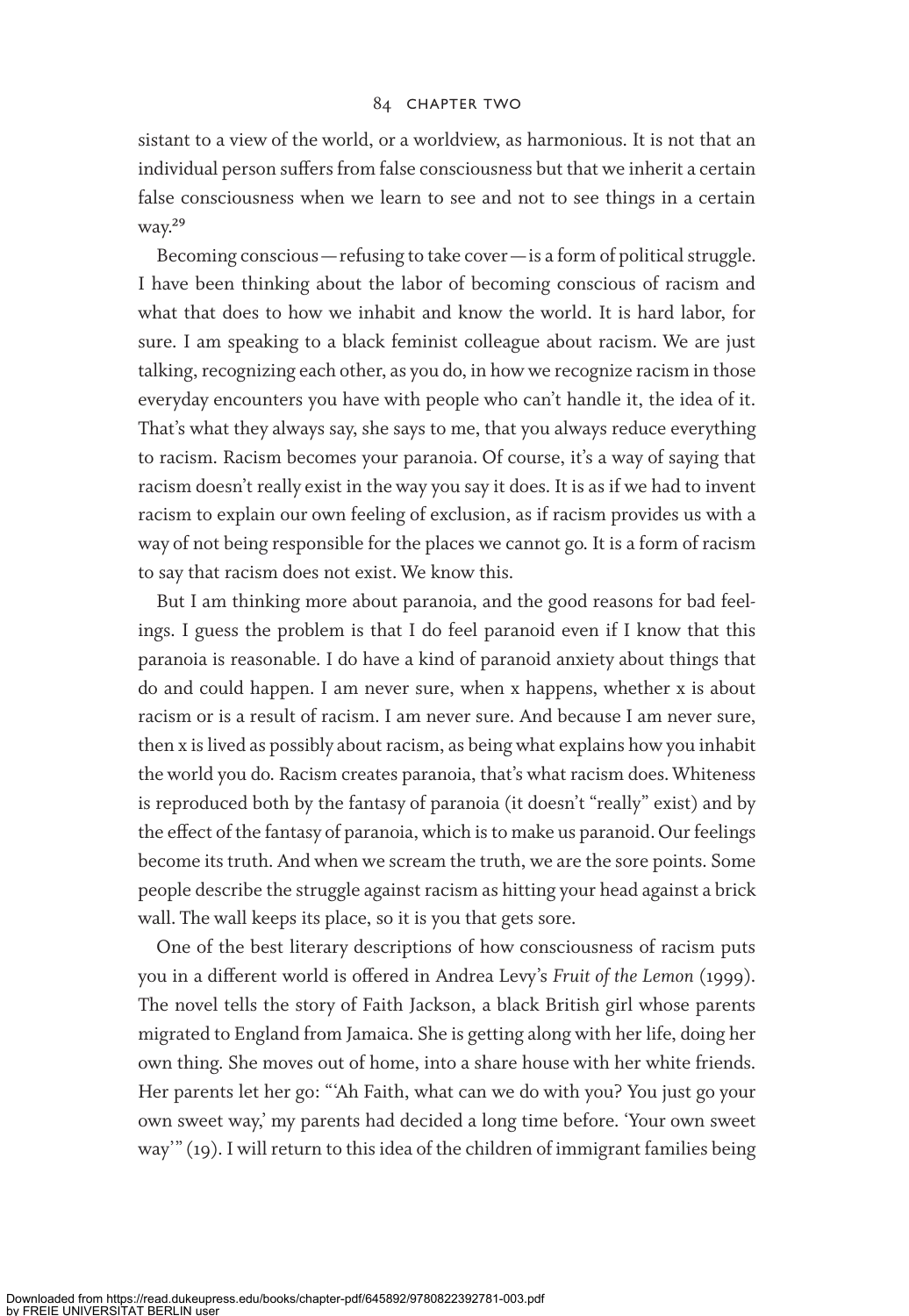allowed to go on their "own sweet way" in chapter 4. What follows here is a powerful description of a girl experiencing blackness, as something that jolts her consciousness and puts her into a different world.

Again, there is an event. Something happens. Faith and her flatmate Simon witness a violent attack on a black woman. He runs after the attackers, and they are caught. Events are what catch you out and catch you up. We witness the event through Faith's eyes: "A black woman was standing in the doorway of a bookshop. She looked composed, although she had a startled stare—like she's just won the pools and couldn't quite believe it. But sliding slowly down one side of her face were several strings of blood—thick, bright, red blood. I stood in front of her and asked, 'Are you all right?' and felt stupid when she collapsed onto the ground" (150). They return to tell the story of the event.

The story creates a certain kind of drama, in which Simon becomes not simply witness or participant but also the savior, the hero, and even the victim. The housemates gather around him as if this has happened to him, as if what made the event an event was how it affected him: "Simon's hands shook as he lifted his cigarette to his mouth—he couldn't hold it steady. Marion put her hand over his hand to support it. 'I think you're in shock.' Sweet tea is what you need,' she said looking closely into Simon's face. 'Mick, put the kettle on'" (156). Faith watches the black woman disappear as they gather around him. She interrupts the gathering. "I interrupted the story twice. 'She was a black woman,' I said. Simon had just called her the woman who worked there. Twice I had to tell them this woman was black like me. And both times Simon and Mick had looked at me and nodded" (156). Faith identifies with the black woman who has been hurt; she says she was black, she says she was *black like me*. The point of political identification rests on this recognition of another's hurt.

But they keep going with their story, as if her blackness was just a detail that can be passed over. They fuss over Simon: giggling, full of the drama of an event. And then Faith can't bear it anymore. She can't bear the violence of the event, as a violence that acquires its force by being directed against a black woman, to be passed over: "But then I tipped my cup of tea slowly over the table. 'Will you all just shut up. Just fucking shut up. Its not funny!' And there was complete silence as they stopped and stared at me I left the house" (158). To speak of racism, to name racism, to be conscious of racism, puts Faith in a different world, a world where blackness cannot be passed over. The black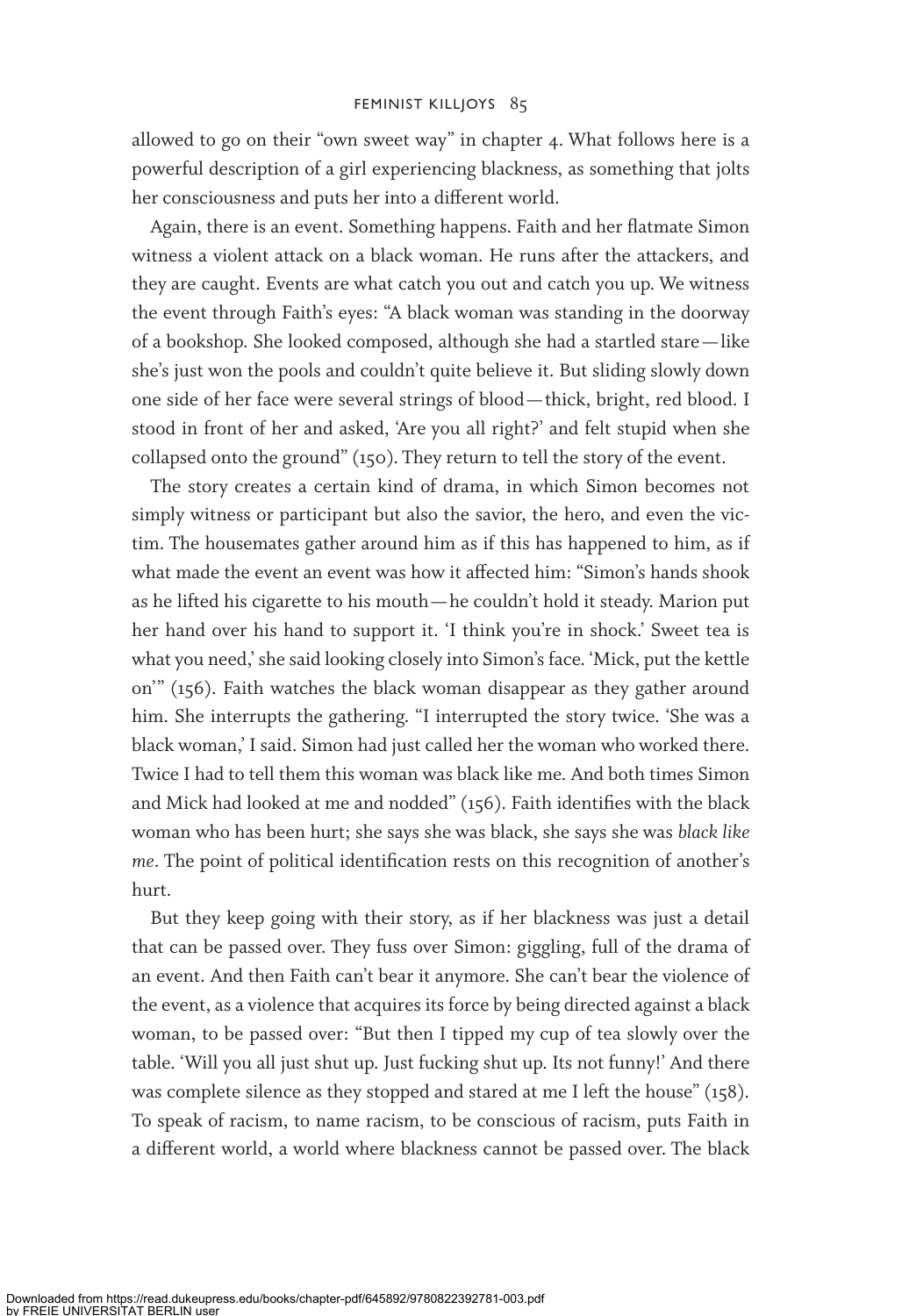woman shouts to be heard. And in shouting, the black woman is the one who becomes the origin of bad feeling. So it is she who must leave. Although she returns, she has been undone. She cannot look at her friends; she cannot bear her own reflection in the mirror, as if what the mirror reflects back to her, her black face, is something she can now see and thus can no longer bear. How can one be disturbed by one's own arrival? The familiar is that which recedes to those who inhabit it. To become estranged from the familiar is thus to have it revealed to you. The familiar is disclosed in the revelation of your estrangement. You learn to see yourself as you are seen by those who can inhabit the familiar, because they can recede into its form as Frantz Fanon demonstrated so powerfully in *Black Skin, White Masks* ([1952] 1986).

What follows is a story of Faith going home, as a home that she has never been to, going back to where her parents are from, back to Jamaica. In a way the plot of this novel is simple, as if going home, discovering your roots, can be the solution. It can be read that way—but that's not how I would read it. Consciousness of racism becomes consciousness of being out of place in a world oriented around whiteness. For Faith, finding her place means learning of her parents' arrival, which means learning about where they are from, her own coming into being, an inheritance of displacement. This is not a story of her becoming happy. But it is a story of becoming black as an act of resistance to being passed over, where becoming black means restoring family connections, of hearing family stories. White feminist consciousness novels tend to involve freedom-from-family and its narrow scripts of duty and obligation. Black feminist consciousness novels may involve freedom-to-family, as family is what is lost through unfolding histories of displacement and dispossession.

Feminist consciousness can thus be thought of as consciousness of the violence and power that are concealed under the languages of civility and love, rather than simply consciousness of gender as a site of restriction of possibility. We learn from this so much, too much. We learn to see what is concealed by signs of happiness. You can cause unhappiness merely by noticing something. And if it can cause unhappiness simply to notice something, you realize that the world you are in is not the world you thought you were in. Feminism becomes a kind of estrangement from the world and thus involves moments of self-estrangement. Our feminist archive is an archive of unhappiness even though the threads of unhappiness do not weave our stories together.

In calling for us to recognize how feminist politics involves killing joy, I am